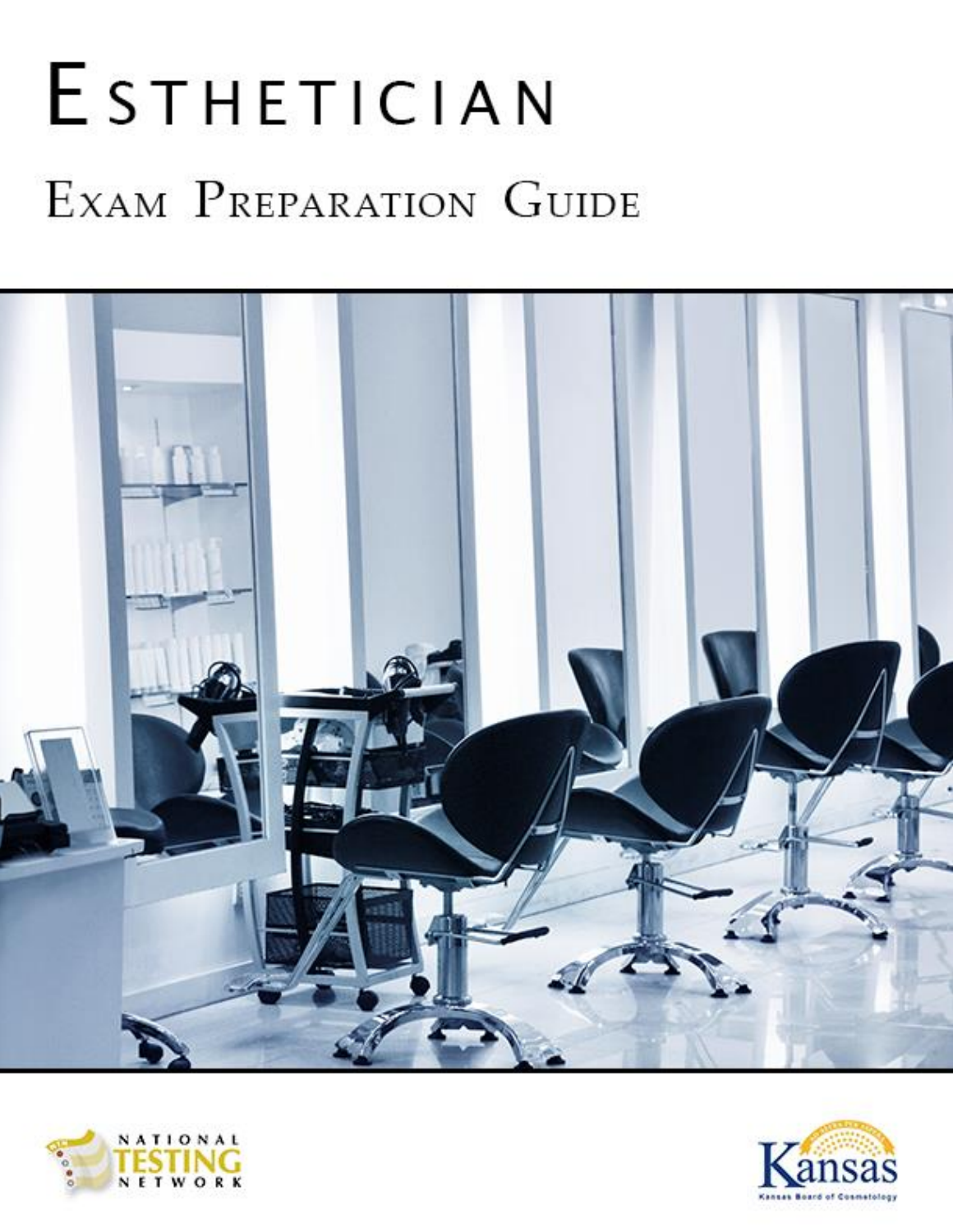### Introduction

Thank you for participating in the State of Kansas licensing process. To obtain your license, the Kansas Board of Cosmetology requires you to pass a written and a practical exam after you complete your program.

**Read this entire Exam Preparation Guide.** It has information you need to complete the exam process. You can also find this information online at [www.cosmetologykansas.com](http://www.cosmetologykansas.com/).

This Exam Preparation Guide includes written and practical exam information. There are checklists for your use on the last pages of this Exam Preparation Guide to make sure you are bringing what you need on your practical exam day.

National Testing Network is contracted to administer the examinations and provide candidate services for the State of Kansas. To submit a question, click the "Contact Support" link o[n www.cosmetologykansas.com.](http://www.cosmetologykansas.com/)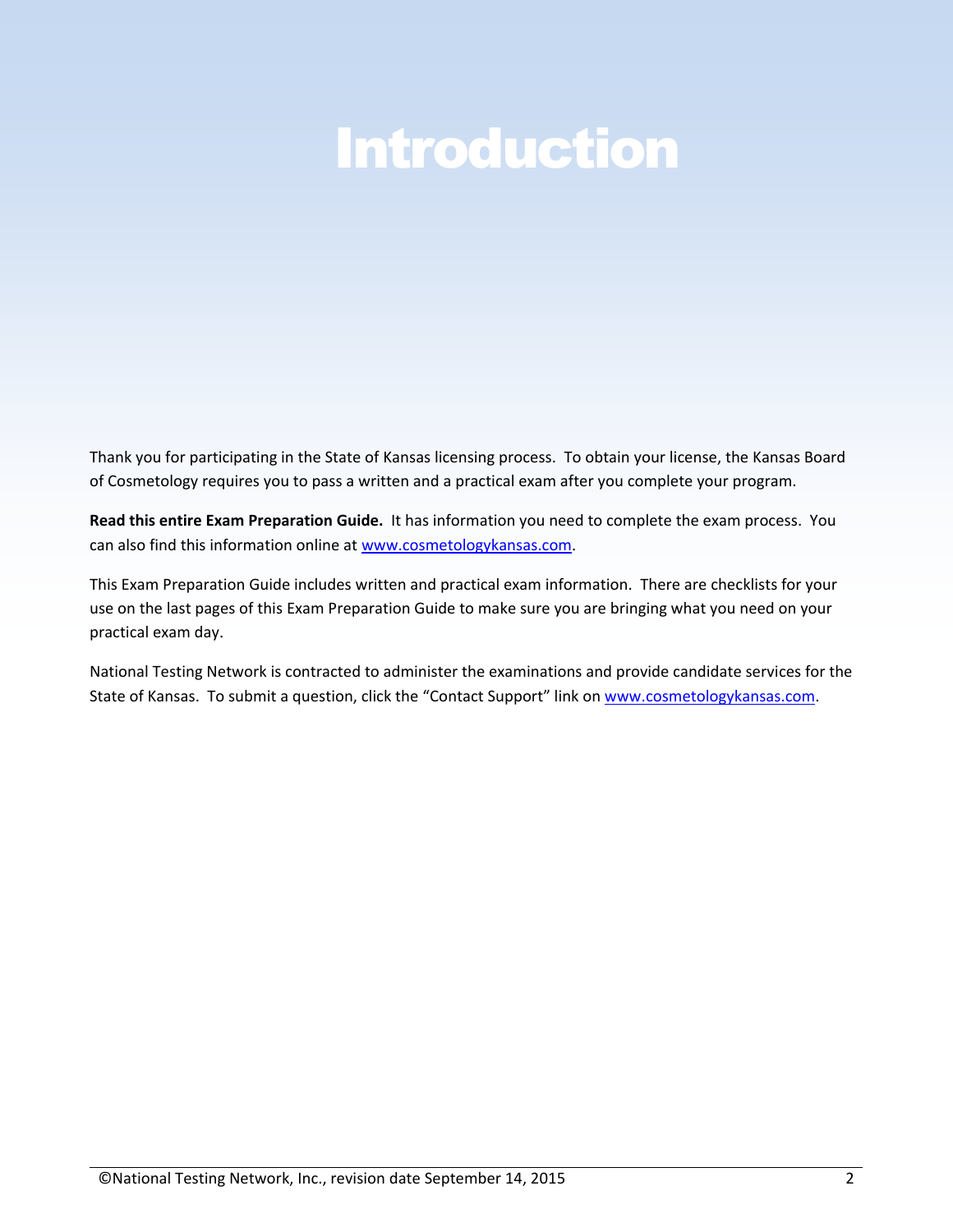| <b>Requirements to Sign</b><br>Up for an Exam                                                                              | You must be at least 17 years of age and within 80 hours of completing your<br>program to sign up for your exam.                                                                                                                                                                                                                                                                                                                                                                                                                                                                                                                                                                                                                                                                                                                                                       |
|----------------------------------------------------------------------------------------------------------------------------|------------------------------------------------------------------------------------------------------------------------------------------------------------------------------------------------------------------------------------------------------------------------------------------------------------------------------------------------------------------------------------------------------------------------------------------------------------------------------------------------------------------------------------------------------------------------------------------------------------------------------------------------------------------------------------------------------------------------------------------------------------------------------------------------------------------------------------------------------------------------|
| <b>Requirements on the</b><br>Day of Your Exam                                                                             | On the day you come to take the exam, you must have finished your program and<br>all of your hours must be reported by your school or referring program on the<br>www.cosmetologykansas.com website.                                                                                                                                                                                                                                                                                                                                                                                                                                                                                                                                                                                                                                                                   |
| <b>Required</b><br>Identification                                                                                          | For entry into your exam, you are required to provide originals of qualifying pieces<br>of identification. Your name (and date of birth, if listed) on the ID are required to<br>match your name and date of birth exactly as they appear in your online account<br>when you arrive at the test site. If your name is incorrect in our system, please<br>contact us by clicking on the "Contact Support" link at<br>(www.cosmetologykansas.com).<br>Two forms of government issued identification (see below) are required.<br>$\bullet$<br>One piece of identification must include a current photo.<br>$\circ$<br>Your name is <i>required</i> to match on both forms unless you also bring<br>٠<br>documentation of name change (for example, official court document<br>indicating name change, etc.).                                                             |
| <b>Accepted as</b><br>Identification                                                                                       | U.S. or foreign driver's license - valid, or expired within one year<br>$\bullet$<br>U.S. armed services ID card - with photo and signature<br>$\bullet$                                                                                                                                                                                                                                                                                                                                                                                                                                                                                                                                                                                                                                                                                                               |
| <b>Original</b><br><b>Identification With</b><br>Photo<br><b>Original</b><br><b>Identification</b><br><b>Without Photo</b> | U.S. V.A. ID card - valid with photo<br>٠<br>U.S. or foreign passport - valid, or expired within one year<br>$\bullet$<br>Federal or state employee ID card - valid, shows your signature and photo<br>$\bullet$<br>State issued ID card with photo - valid, or expired within one year<br>$\bullet$<br>Immigration ID - valid, with signature from the U.S. Citizenship and<br>$\bullet$<br><b>Immigration Service</b><br>U.S. Certificate of Citizenship or Naturalization - with signature and photo<br>$\bullet$<br>U.S. Permanent Resident card - valid, with your signature and photo<br>$\bullet$<br>Tribal ID card<br>Certified birth certificate - original or certified document<br>Social Security card (not laminated) or tax payer ID letter<br>Certified birth registration card<br>٠<br>Government issued visa - valid, or expired within one year<br>٠ |
|                                                                                                                            | Voter's card<br>$\bullet$<br>Medicare card<br>٠<br>Social Security Administration receipt of name change / replacement card                                                                                                                                                                                                                                                                                                                                                                                                                                                                                                                                                                                                                                                                                                                                            |
| <b>Examples of Items</b><br><b>Not Accepted as</b><br>Identification                                                       | Medical marijuana card  Copies of ID  Car registration  Cosmetology license<br>Credit card<br>Medicaid card<br>Costco card<br>Jury summons<br>Gun permit<br>School ID<br>Food handler's card<br>Car insurance card<br><b>Bus passes</b>                                                                                                                                                                                                                                                                                                                                                                                                                                                                                                                                                                                                                                |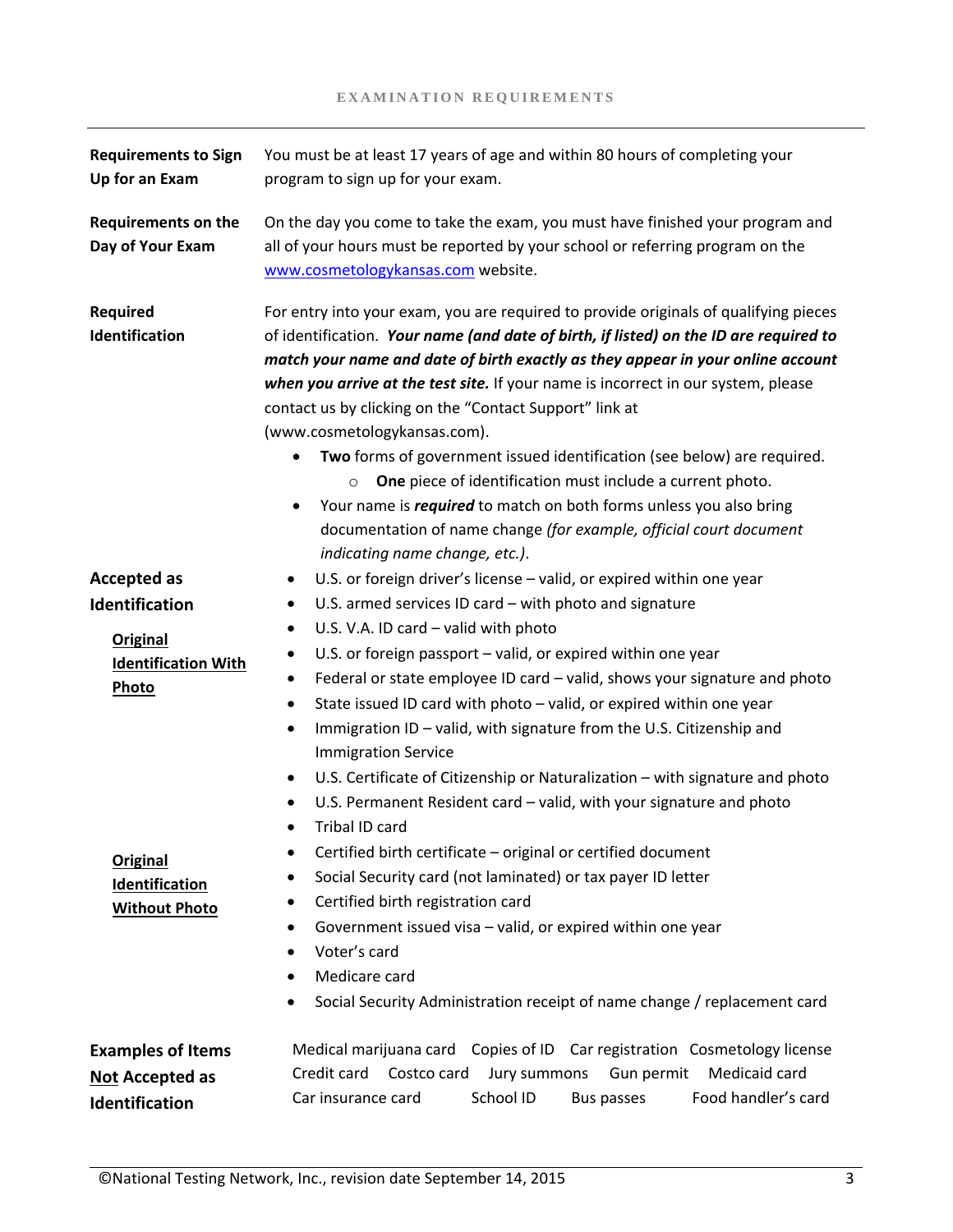**Getting Started** To take your written and practical exams, you need to be referred online at [www.cosmetologykansas.com](http://www.cosmetologykansas.com/) by your school, your apprenticeship program or by the KBOC. Your temporary username and password will be issued to them.

What to expect from your school or referring agency:

- They refer you online.
- They obtain and give you a temporary username and password.
- They report all of your completed curriculum hours on the website by the time you report for your exam.

As a candidate, it is your responsibility to:

- Make contact with your school, or the referring agency, to get the exam process started.
- Read and be familiar with this Exam Preparation Guide by the day of your exam.
- Use your temporary username and password, given to you by your school or the referring agency, to create your own personal username and password online.
- Go online to schedule the date and time of your written and practical exams. (You need to use your personal username and password for scheduling both exams.)
- **Exam Locations and Scheduling** Go t[o www.cosmetologykansas.com](http://www.cosmetologykansas.com/) to see exam locations and schedule your exam. Choose any available time and date at the location you prefer for both your written and practical exams. You may take your exams in any order. You must schedule exams yourself online. Walk-in candidates are not admitted to examinations and testing centers cannot schedule candidates.
- **Payments** The practical exam fee is \$49, the written exam fee is \$50 and all individual retests scheduled are \$50 each through Thursday, September 17, 2015. Effective September 18, 2015, the practical exam fee will be \$75, the written exam fee will be \$75 and any exam retest will be \$75. You can pay by credit card online. If you cannot pay by credit card, log into your account at [www.cosmetologykansas.com.](http://www.cosmetologykansas.com/) Click on "Pay by Check" and print the form you need. Send the completed form, along with your money order or cashier's check, to National Testing Network. In about two weeks you will receive a voucher you can use to go back online and schedule your exam.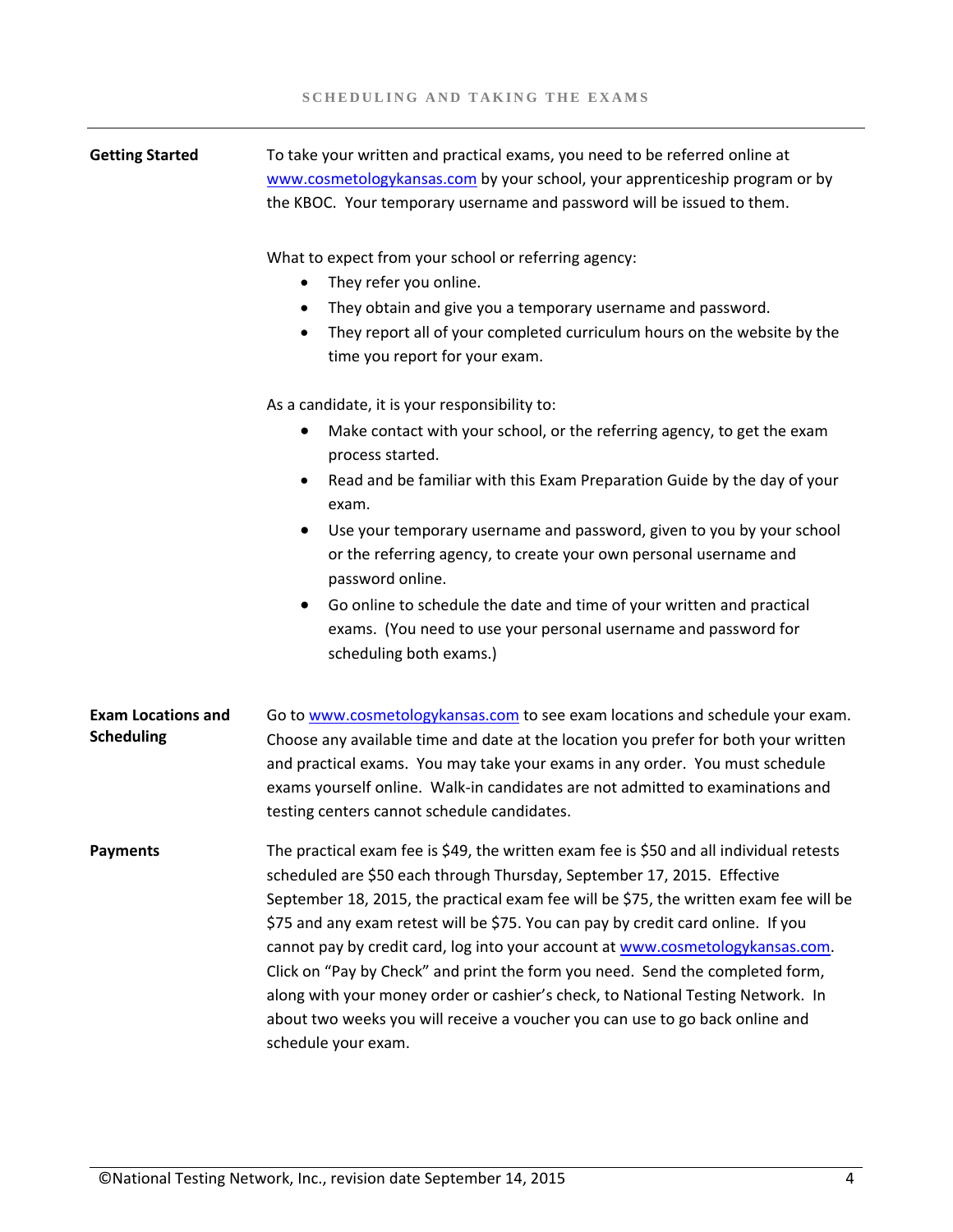| <b>Special</b><br><b>Accommodations</b><br><b>Requests</b> | For those with special needs, Americans with Disabilities Act (ADA)<br>accommodations are available. You may request accommodations by completing<br>the "Request for Accommodations Form (Parts A and B)" when you log into your<br>account online for the first time. Submit all completed documentation to National<br>Testing Network by mail or fax (425-774-0829). |  |
|------------------------------------------------------------|--------------------------------------------------------------------------------------------------------------------------------------------------------------------------------------------------------------------------------------------------------------------------------------------------------------------------------------------------------------------------|--|
|                                                            | <b>National Testing Network</b><br><b>Accommodation Request</b><br>18720 33rd AVE W<br>Lynnwood, WA 98037                                                                                                                                                                                                                                                                |  |
|                                                            | All sections of the form must be completed; if one of the forms does not apply,<br>please mark as "not applicable".                                                                                                                                                                                                                                                      |  |
|                                                            | Requests must be made in advance and supported by documentation from a<br>physician. Requests must be made and accepted prior to scheduling your exams<br>with accommodations. You will be notified of the result of your request.                                                                                                                                       |  |
| Languages                                                  | The exams are only offered in English.                                                                                                                                                                                                                                                                                                                                   |  |
| <b>Arrival Time</b>                                        | Make sure you have the correct date, time, and location of your exam. Arrive 30<br>minutes before your scheduled exam time so you have plenty of time for<br>registration.                                                                                                                                                                                               |  |
| <b>Late Arrival Policy</b>                                 | Entrance to the examination closes at test time. No candidate who arrives late will<br>be admitted. No exam will be delayed waiting for a late arrival. If you are late for<br>your exam, you must go online to reschedule and pay for another exam at a later<br>time.                                                                                                  |  |
| <b>Getting Your License</b>                                | Step 1: Log into your account at www.cosmetologykansas.com                                                                                                                                                                                                                                                                                                               |  |
|                                                            | Step 2: Click "Print Practitioner Application"                                                                                                                                                                                                                                                                                                                           |  |
|                                                            | Step 3: Mail application and payment to KBOC with any additional documentation<br>required (address and payment information found in the application)                                                                                                                                                                                                                    |  |
|                                                            | Application must be received and processed by KBOC in order to receive<br>Note:<br>your license                                                                                                                                                                                                                                                                          |  |
| <b>Need Help?</b>                                          | If you need help with this process, please contact us anytime by clicking the<br>"Contact Support" link on www.cosmetologykansas.com.                                                                                                                                                                                                                                    |  |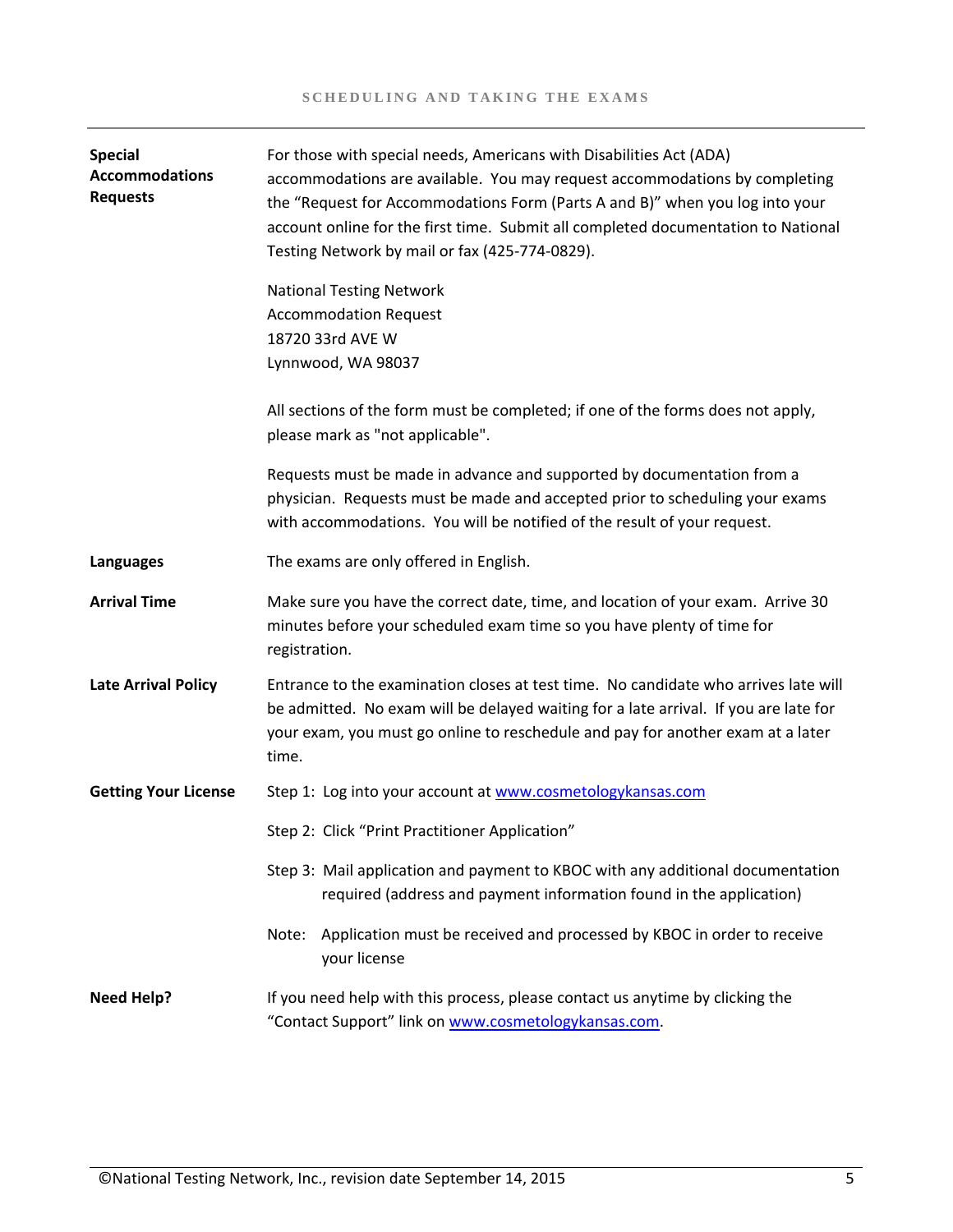#### EXAM RULES

| <b>No Study Materials</b>                          | No textbooks or other study materials are allowed in exam rooms.                                                                                                                                                                                                                                                                                                                                                                                                                    |
|----------------------------------------------------|-------------------------------------------------------------------------------------------------------------------------------------------------------------------------------------------------------------------------------------------------------------------------------------------------------------------------------------------------------------------------------------------------------------------------------------------------------------------------------------|
| <b>Personal Belongings</b><br>and Attire           | No purses, backpacks or other personal belongings are allowed in exam rooms. Such<br>items may not be accessed during the exam. Candidates must remove all jackets,<br>sweaters, scarfs, or other bulky clothing. If you are wearing long sleeves they must be<br>pulled up. No weapons of any kind are allowed in the facility. National Testing Network<br>assumes no responsibility or liability for any personal items in the facility.                                         |
| <b>No Digital Devices</b>                          | No digital devices (cell phones, pagers, mp3 players, data sticks, cameras, voice<br>recorders, watches, etc.) are allowed in exam rooms.                                                                                                                                                                                                                                                                                                                                           |
| <b>Talking</b>                                     | During the exams, speak politely and only to test proctors and evaluators. Do not speak<br>to other candidates unless specifically directed or permitted to do so by a test proctor<br>or evaluator. (Raise your hand if you need assistance during an exam.)                                                                                                                                                                                                                       |
| <b>No Cheating</b>                                 | Cheating or falsifying information is not tolerated.                                                                                                                                                                                                                                                                                                                                                                                                                                |
| <b>No Disruptions</b>                              | No disruptive behavior or unnecessary noise is allowed.                                                                                                                                                                                                                                                                                                                                                                                                                             |
| No Drinking, Eating,<br><b>Chewing, or Smoking</b> | No eating, drinking, gum chewing, toothpick chewing, or smoking is allowed. No food or<br>beverages may be brought into the exam facility. (Drinking water is available.)                                                                                                                                                                                                                                                                                                           |
| <b>Stay Within Your</b><br>Workstation             | Candidates and their test items must remain within the boundaries of their assigned<br>workstations. Bending or leaning into someone else's work area is not allowed.                                                                                                                                                                                                                                                                                                               |
| <b>Breaks</b>                                      | No timeout for breaks is given during exams. You must get permission from an<br>evaluator or an administrator to leave your station.                                                                                                                                                                                                                                                                                                                                                |
| <b>No Visitors</b>                                 | Candidates are not allowed to have companions or visitors in the building.                                                                                                                                                                                                                                                                                                                                                                                                          |
| <b>Rule Violations</b>                             | Any candidate who violates exam rules or who does not show respect for the<br>professional exam setting will be required to leave the examination site; the opportunity<br>to sit for the examination will be forfeited and the answer sheets will be voided. Those<br>who cheat may also be responsible for damages based on copyright and trademark law<br>violations. Some violations can result in additional suspensions from testing or affect<br>receiving a Kansas license. |
| <b>Appeals Process</b>                             | National Testing Network will consider appeals regarding significant procedural errors or<br>adverse environmental conditions during exam administration. Please contact National<br>Testing Network Customer Support within 15 days after the date of notification of exam<br>results. The appeal must be made in writing and can be sent to 18720 33 <sup>rd</sup> Ave. W.,                                                                                                       |

Lynnwood, WA 98037 or to <u>http://cosmetologykansas.com/process.cfm?id=contact</u>.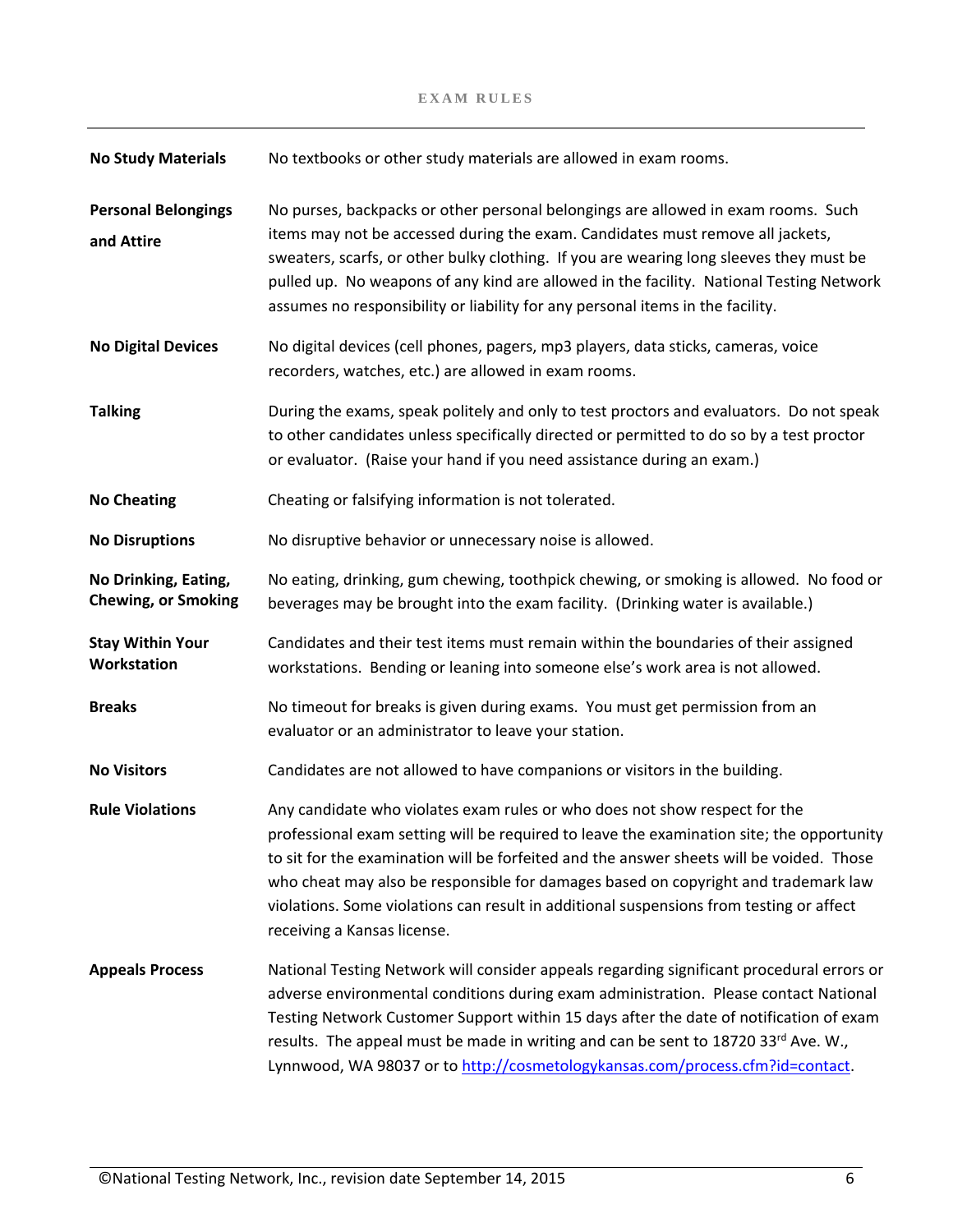| How and when do I<br>find out about my<br>exam results?                           | Your exam results will be posted on your online account page within one week after<br>you complete your exam. (The employees at exam locations do not have access to<br>exam scores and cannot answer questions related to your performance on any<br>exam.)                                                                                                                                                                                                                                                                                                   |
|-----------------------------------------------------------------------------------|----------------------------------------------------------------------------------------------------------------------------------------------------------------------------------------------------------------------------------------------------------------------------------------------------------------------------------------------------------------------------------------------------------------------------------------------------------------------------------------------------------------------------------------------------------------|
| What is the passing<br>score?                                                     | Candidates are required to pass both the written exam and the practical exam to be<br>licensed in the State of Kansas. Passing score for the written exam is 75. Passing<br>score for the practical exam is 75. Candidates scoring less than 75 on the written<br>exam must take the entire written exam again. Candidates scoring less than 75 on<br>the practical exam must retake the entire practical exam again. Candidates who fail<br>the Blood Spill portion of the practical exam may schedule another test and take the<br>Blood Spill portion only. |
| When can I retake an<br>exam?                                                     | You can go online and sign up to retake the written exam or practical exam at a later<br>time.                                                                                                                                                                                                                                                                                                                                                                                                                                                                 |
| What is the<br>cancellation and<br>refund policy?                                 | Exam fees are not refundable. Exams can be rescheduled by clicking the "Contact<br>Support" link on www.cosmetologykansas.com and submitting a support ticket a<br>minimum of 7 calendar days prior to your exam date. Schedule changes are not<br>allowed outside of the 7 day policy.                                                                                                                                                                                                                                                                        |
| What is the policy on<br>extreme weather and<br>emergency closure?                | In case of extreme weather conditions or other emergencies that warrant closure of<br>any testing center, you will be notified by the testing center as soon as possible.<br>When possible, you will be notified at least two hours before your scheduled time.<br>After you receive notification from the testing center, exams can be rescheduled by<br>clicking the "Contact Support" link on www.cosmetologykansas.com and submitting a<br>weather reschedule support ticket.                                                                              |
| Is my score valid in<br>other states?                                             | The State of Kansas has no control over what is accepted in other states.                                                                                                                                                                                                                                                                                                                                                                                                                                                                                      |
| Do I have to take the<br>exam for things that<br>are not taught in my<br>program? | This is your state licensing exam. The exam tests for state requirements and the<br>ability to perform services listed in Kansas State Law, as shown on the next page. You<br>must be prepared for testing in all areas shown.                                                                                                                                                                                                                                                                                                                                 |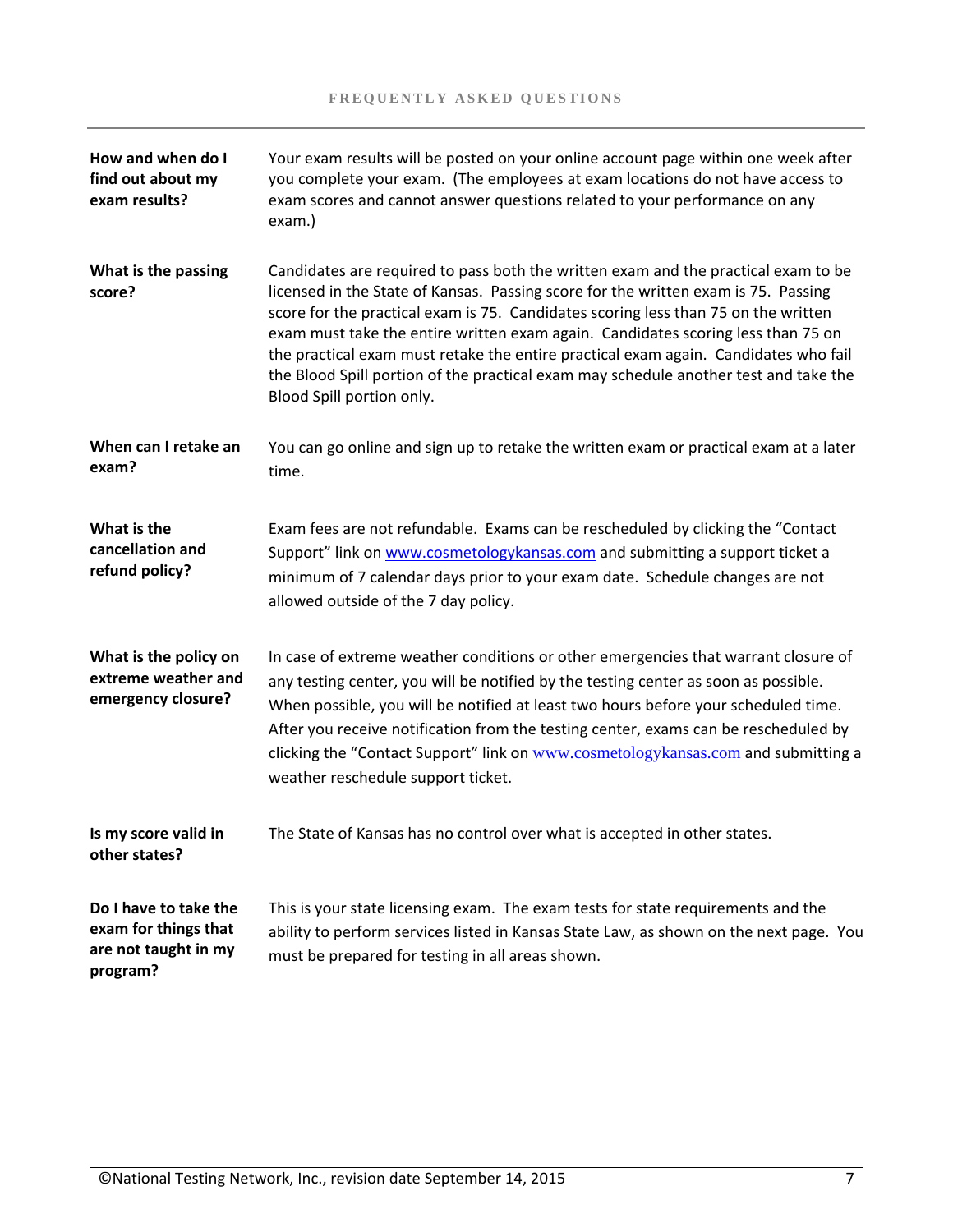Following is an overview of licensing requirements covered in the exam process.

| <b>Safety &amp; Sanitation</b>                            | The licensee/practitioner is required to observe and practice appropriate safety and<br>sanitation, ensure that the salon is organized and sanitary (including floors, reception<br>area(s), dispensaries, storerooms and bathrooms), to ensure that appropriate<br>cleaning and sanitation products are available and properly labeled, chemicals are<br>properly stored and labeled, and waste is disposed of properly.                                                                                                   |
|-----------------------------------------------------------|-----------------------------------------------------------------------------------------------------------------------------------------------------------------------------------------------------------------------------------------------------------------------------------------------------------------------------------------------------------------------------------------------------------------------------------------------------------------------------------------------------------------------------|
| Implements, Tools &<br><b>Equipment</b>                   | The licensee/practitioner is required to observe and practice safe working practices<br>and maintain all implements, tools and equipment in proper working order according<br>to manufacturers' instructions.                                                                                                                                                                                                                                                                                                               |
| <b>Chemical &amp; Facility</b><br><b>Management</b>       | The licensee/practitioner is required to understand and practice safe use and<br>application, mixing, storage and dispensing of all chemicals, to properly label and<br>store containers, prevent cross-contamination, use designated storage and waste<br>removal for chemicals, and understand proper and appropriate first aid procedures.                                                                                                                                                                               |
| <b>Skin &amp; Facial Care &amp;</b><br><b>Product Use</b> | The licensee/practitioner is required to properly recognize and identify diseases and<br>disorders of the scalp, hair and skin, including parasites and contagious diseases,<br>open wounds or other conditions that may preclude the rending of or affect the<br>outcome of services. Services include stimulating the skin of the body by the use of<br>preparations, tonics, lotions, or creams; and the application of make-up, tinting<br>eyelashes and eyebrows, hair removal, microdermabrasion, and other services. |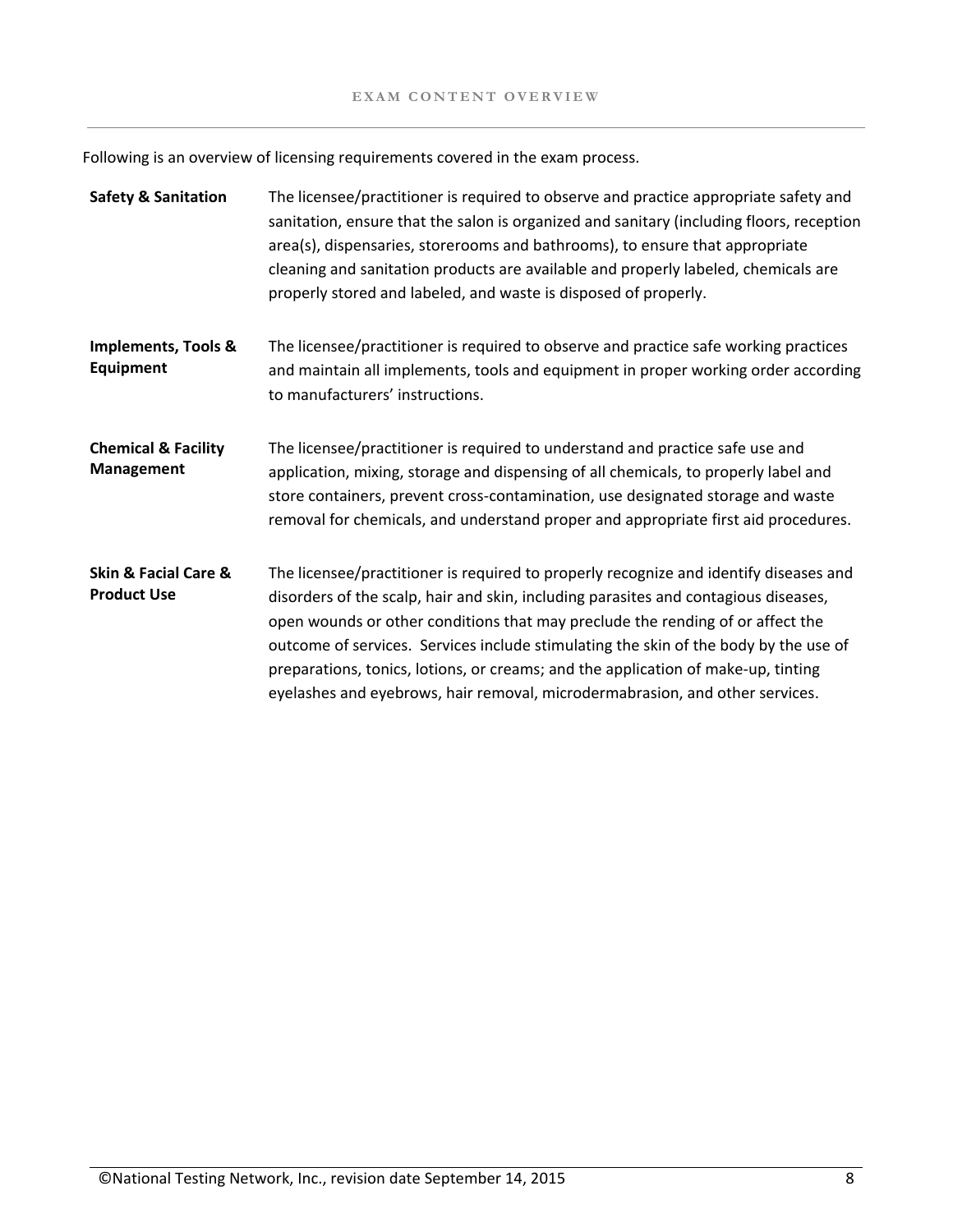### Written Exam

**INTRODUCTION AND REFERENCE MATERIALS** 

The written exam covers professional knowledge and laws that regulate cosmetology. All professional knowledge questions are covered in the Milady textbook shown below and many of the professional knowledge questions are also covered in the Pivot Point textbook. All law items are covered in the Kansas Laws, Rules and Regulations listed below.

- 1. Gerson, Joel*. Milady's Standard Esthetics Fundamentals, 2009.* Clifton Park, NY: Cengage Learning.
- 2. *Salon Fundamentals: A Resource for Your Skin Care Career*, 2004. Evanston, IL: Pivot Point International, Inc.
- 3. Kansas Board of Cosmetology (2011, July). *General Laws Rules and Regulations relating to the practice of cosmetology, nail technology, esthetics and electrology.* Retrieved June 1, 2013 from: <http://www.kansas.gov/kboc/CosmoStatsandRegs.htm>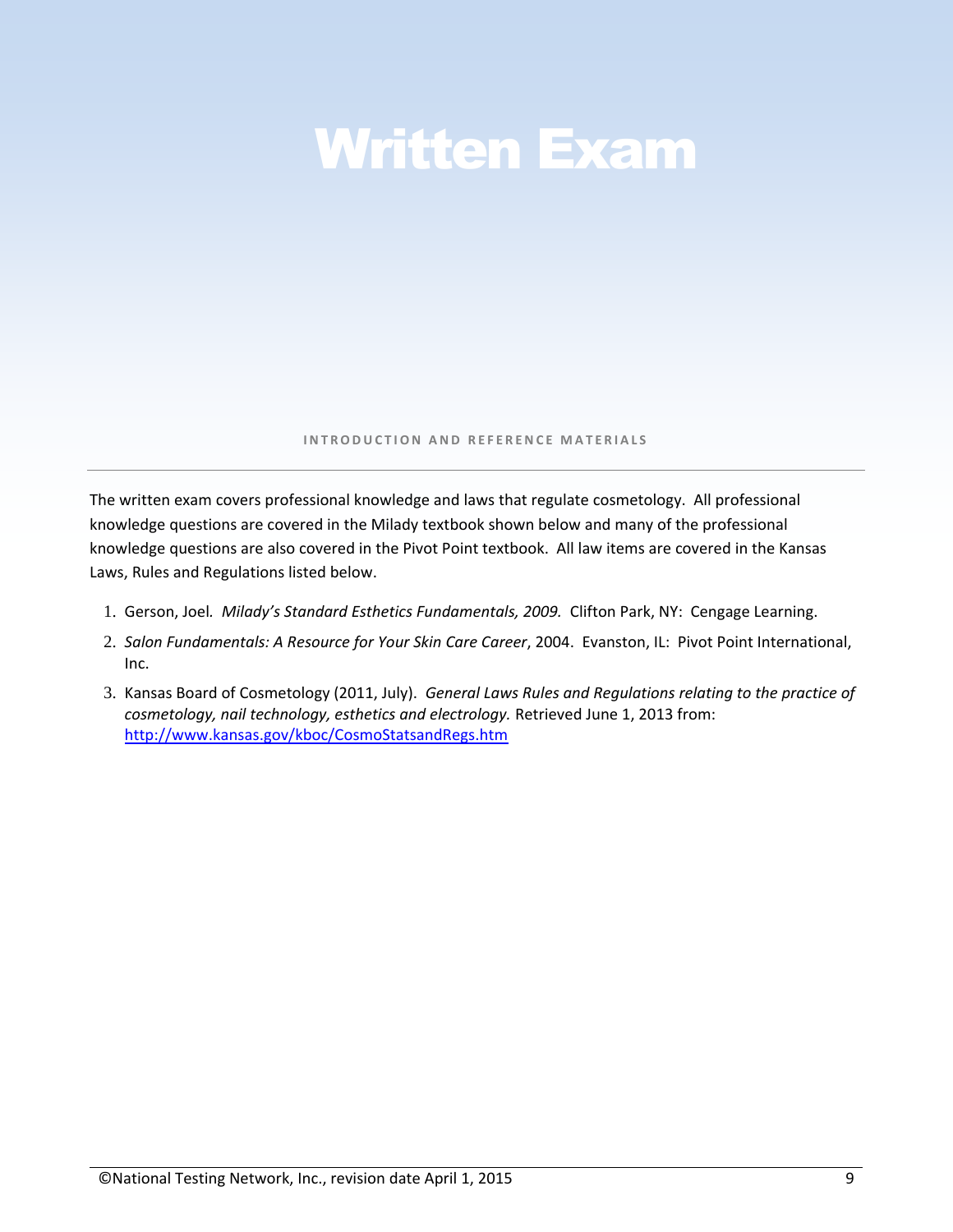| <b>Written Exam Time</b>                     | 2 hours                                                                                                                                                                                                                                                                                                                                    |
|----------------------------------------------|--------------------------------------------------------------------------------------------------------------------------------------------------------------------------------------------------------------------------------------------------------------------------------------------------------------------------------------------|
| <b>Computerized Testing</b>                  | The written exam is computer administered. You must be able to use a mouse and<br>familiar with basic keyboarding. Exam administrators will give clear instructions and<br>can help if you have trouble using the computer. During your exam, you will be able<br>to go back to any question and review and change your answer, if needed. |
| Languages                                    | The written exam is in English.                                                                                                                                                                                                                                                                                                            |
| <b>All Testing Materials</b><br>are Provided | All materials you need to take the written exam are provided to you by the test<br>administrator at the time of your exam. No other materials or personal belongings<br>are allowed in the exam room.                                                                                                                                      |

TIPS FOR TAKING THE WRITTEN EXAM

| <b>Read directions</b>              | Avoid careless errors by thoroughly reading and understanding the instructions<br>before you begin.                                                                                  |
|-------------------------------------|--------------------------------------------------------------------------------------------------------------------------------------------------------------------------------------|
| <b>Read questions</b><br>thoroughly | Read every question carefully before you answer it. The most common reason<br>people miss questions when they know the material is that they do not read the<br>questions carefully. |
| <b>Read all answers</b>             | Read all answers before making your choice. Even if you come to an answer that                                                                                                       |
| before choosing                     | looks good, one of the answers below it may look better.                                                                                                                             |
| <b>Answer every</b>                 | You might choose the right answer even if you are not sure. Rule out the answers                                                                                                     |
| question                            | you know are wrong and then make the best available choice.                                                                                                                          |
| Don't spend too much                | If you have a hard time with a particular question, move on and make a note to                                                                                                       |
| time on one question                | come back to that question later.                                                                                                                                                    |
| <b>Double check answers</b>         | If you finish early, use the remaining time to review and double-check your<br>answers.                                                                                              |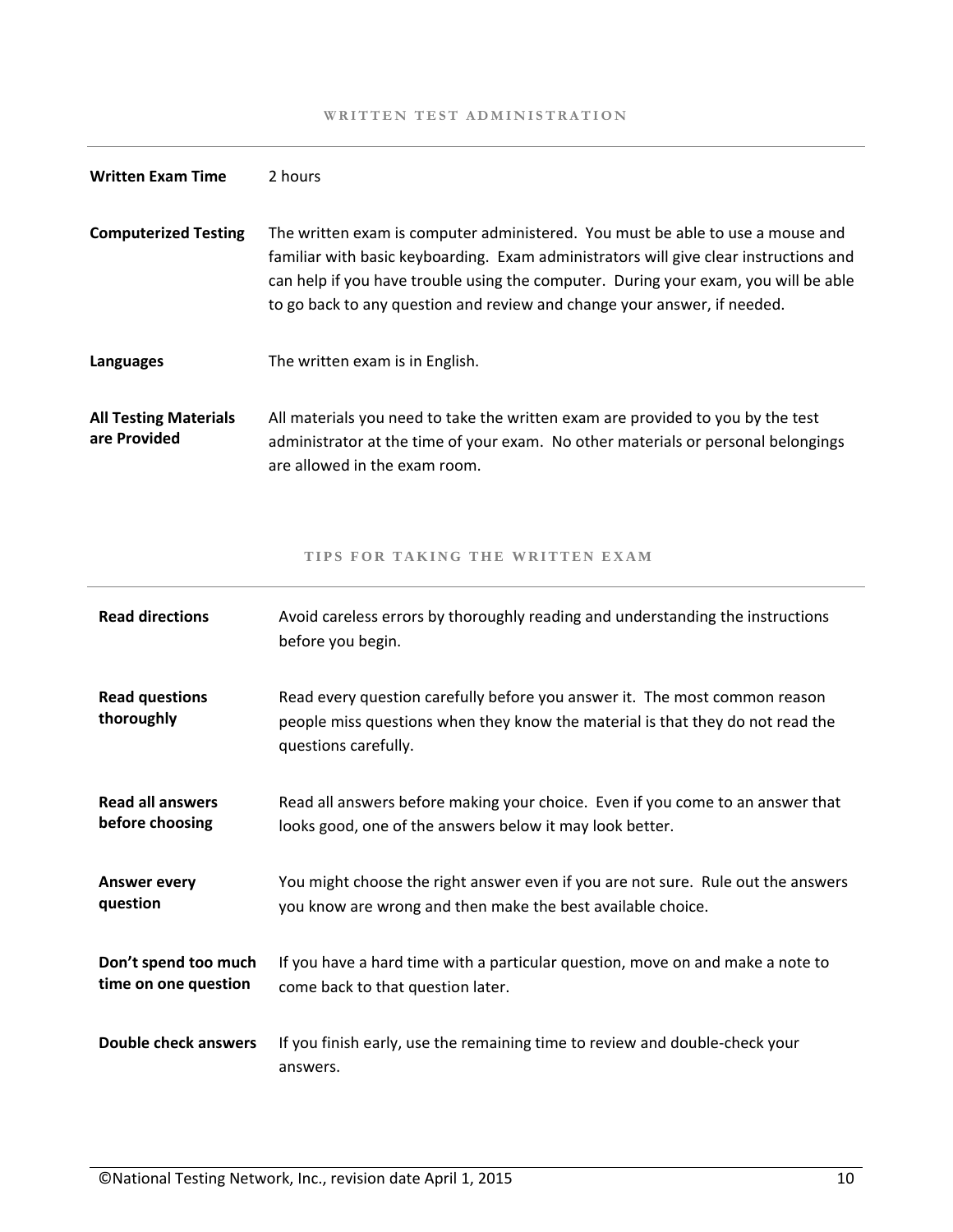| <b>Kansas State General</b><br>Laws, Rules and<br><b>Regulations</b><br>25% | Laws, Rules and Regulations contained in the following publication:<br>Kansas Board of Cosmetology (2011, July). General Laws Rules and Regulations<br>relating to the practice of cosmetology, nail technology, esthetics and electrology.<br>Retrieved June 1, 2013 from:<br>http://www.kansas.gov/kboc/CosmoStatsandRegs.htm |                                            |
|-----------------------------------------------------------------------------|---------------------------------------------------------------------------------------------------------------------------------------------------------------------------------------------------------------------------------------------------------------------------------------------------------------------------------|--------------------------------------------|
| <b>Safety, Sanitation &amp;</b>                                             | Prohibited practices                                                                                                                                                                                                                                                                                                            | Methods of infection control:              |
| <b>Infection Control</b>                                                    | Types of bacteria                                                                                                                                                                                                                                                                                                               | Sanitation<br>$\bullet$                    |
|                                                                             | Immunity                                                                                                                                                                                                                                                                                                                        | Antiseptics                                |
| 40%                                                                         | Viruses                                                                                                                                                                                                                                                                                                                         | Disinfection                               |
|                                                                             | Parasites                                                                                                                                                                                                                                                                                                                       | Sterilization<br>$\bullet$                 |
|                                                                             |                                                                                                                                                                                                                                                                                                                                 | Solutions and formulations                 |
|                                                                             | First Aid:                                                                                                                                                                                                                                                                                                                      | Products and chemicals use and storage:    |
|                                                                             | Blood spill procedures                                                                                                                                                                                                                                                                                                          | Labeling                                   |
|                                                                             | Bodily fluids contact procedures                                                                                                                                                                                                                                                                                                | Removal from containers                    |
|                                                                             |                                                                                                                                                                                                                                                                                                                                 | Hazardous waste disposal<br>٠              |
| <b>Implements, Tools &amp;</b>                                              | Paraffin wax machines                                                                                                                                                                                                                                                                                                           | <b>Tweezers</b>                            |
| Equipment                                                                   | Cosmetic pencil sharpeners                                                                                                                                                                                                                                                                                                      | Use and manipulation                       |
|                                                                             | Facial steam machines                                                                                                                                                                                                                                                                                                           | Prohibited implements                      |
| 6%                                                                          | Facial rotary brushes                                                                                                                                                                                                                                                                                                           | Care and maintenance                       |
|                                                                             | Make-up                                                                                                                                                                                                                                                                                                                         | Microdermabrasion equipment                |
|                                                                             | LED equipment                                                                                                                                                                                                                                                                                                                   |                                            |
| Anatomy &                                                                   | Histology of the skin:                                                                                                                                                                                                                                                                                                          | Primary & secondary lesions                |
| Physiology                                                                  | Structure of the skin                                                                                                                                                                                                                                                                                                           | Melanin                                    |
|                                                                             | Skin disorders                                                                                                                                                                                                                                                                                                                  | Skin cancer                                |
| 2%                                                                          |                                                                                                                                                                                                                                                                                                                                 |                                            |
| <b>Skin Care &amp; Services</b>                                             | Skin analysis                                                                                                                                                                                                                                                                                                                   | Hair removal                               |
|                                                                             | Skin care services:                                                                                                                                                                                                                                                                                                             | Client records                             |
| 21%                                                                         | <b>Draping</b>                                                                                                                                                                                                                                                                                                                  | Make-up application                        |
|                                                                             | • Clean-up facial                                                                                                                                                                                                                                                                                                               | Microdermabrasion                          |
|                                                                             | Deep facial with moist heat &                                                                                                                                                                                                                                                                                                   | LED                                        |
|                                                                             | massage                                                                                                                                                                                                                                                                                                                         | Chemical exfoliation                       |
|                                                                             | Massage movements                                                                                                                                                                                                                                                                                                               | Microcurrent & other electrical treatments |
| <b>Product Knowledge &amp;</b>                                              | Water                                                                                                                                                                                                                                                                                                                           | Skin care products:                        |
| Chemistry                                                                   | pH and the pH scale                                                                                                                                                                                                                                                                                                             | Toners, astringents & refresheners         |
|                                                                             |                                                                                                                                                                                                                                                                                                                                 | Humectants & emollients<br>$\bullet$       |
| 6%                                                                          |                                                                                                                                                                                                                                                                                                                                 | Masks & packs                              |
|                                                                             |                                                                                                                                                                                                                                                                                                                                 | Sunscreen                                  |
|                                                                             |                                                                                                                                                                                                                                                                                                                                 | Aromatherapy                               |
|                                                                             |                                                                                                                                                                                                                                                                                                                                 | Exfoliants                                 |
|                                                                             |                                                                                                                                                                                                                                                                                                                                 | Make-up                                    |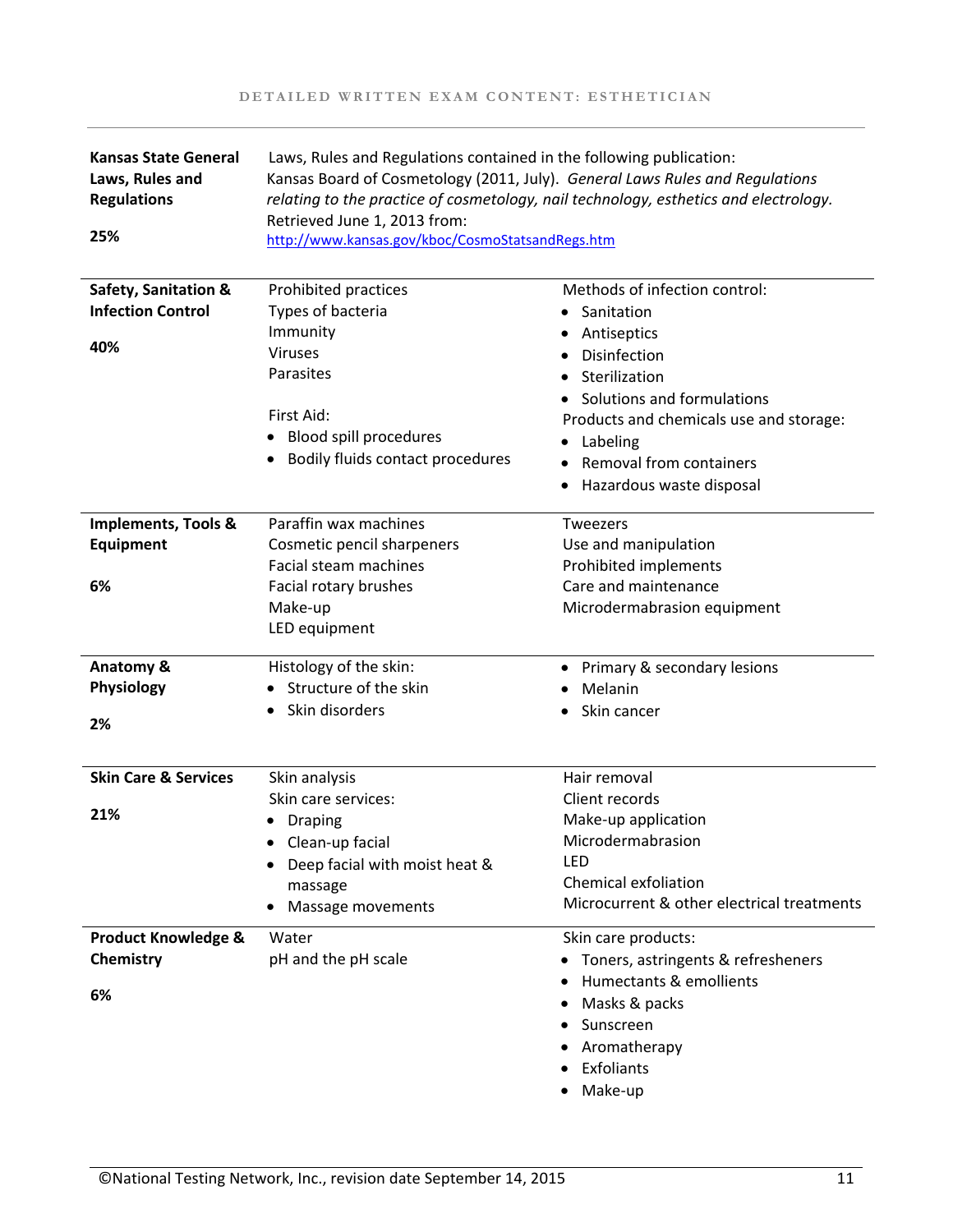Questions on the written exam are followed by four answer choices with only one correct answer. Review the sample questions and answers below. A longer written practice test is available online at [www.cosmetologykansas.com](http://www.cosmetologykansas.com/).

1. The pigment that gives skin its natural color is

- a. sebum.
- b. keratin.
- c. collagen.
- d. melanin.

2. If a product measures  $12.0 - 13.0$  on the pH scale, it means that the product is

- a. an acid.
- b. a neutral product.
- c. an alkaline.
- d. a flammable product.

### 3. The skin

- a. is the largest organ of the body.
- b. is the smallest organ of the body.
- c. has an average pH of  $3.0 4.5$ .
- d. has an average pH of  $6.0 7.0$ .
- 4. Creams must be stored in
	- a. the facial area.
	- b. the dispensary.
	- c. closed containers.
	- d. open containers.

5. The outermost layer of skin is the

- a. epidermis.
- b. medulla.
- c. dermis.
- d. subcutaneous tissue.

### **Answers:**

### 1. d. 2. c. 3. a. 4. c. 5. a.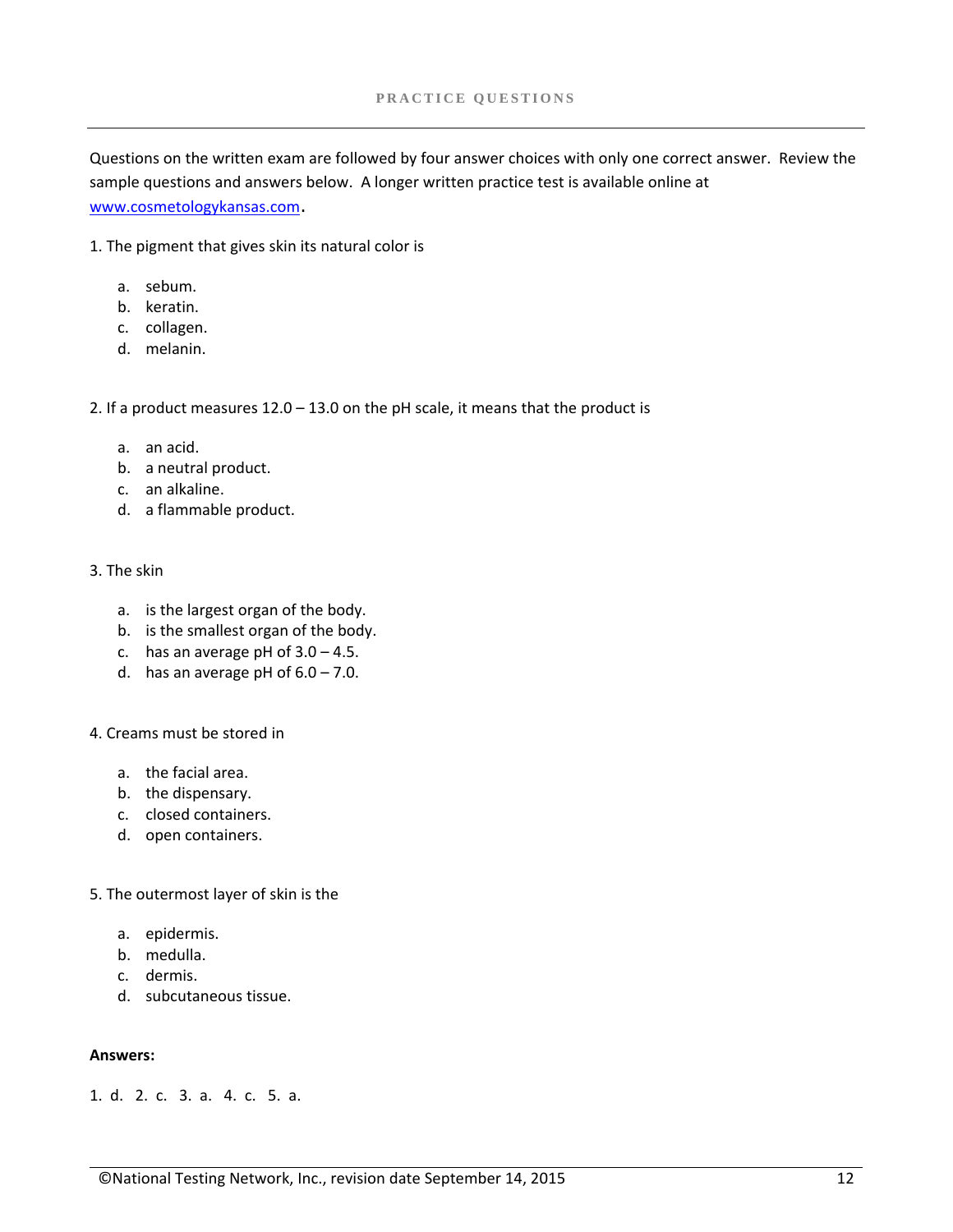## Practical Exam

During the practical exam, you will demonstrate the skills you have learned by performing a variety of services related to your profession. Test evaluators will evaluate you on your ability to perform these tasks while maintaining safe and sanitary conditions. This section describes practical exam rules, materials and supplies you need to bring, steps to be performed and other information you will need to do well on the exam. Practical exams are administered in English only. Full scripts of instructions given during the exam can be viewed online or downloaded at [www.cosmetologykansas.com.](http://www.cosmetologykansas.com/)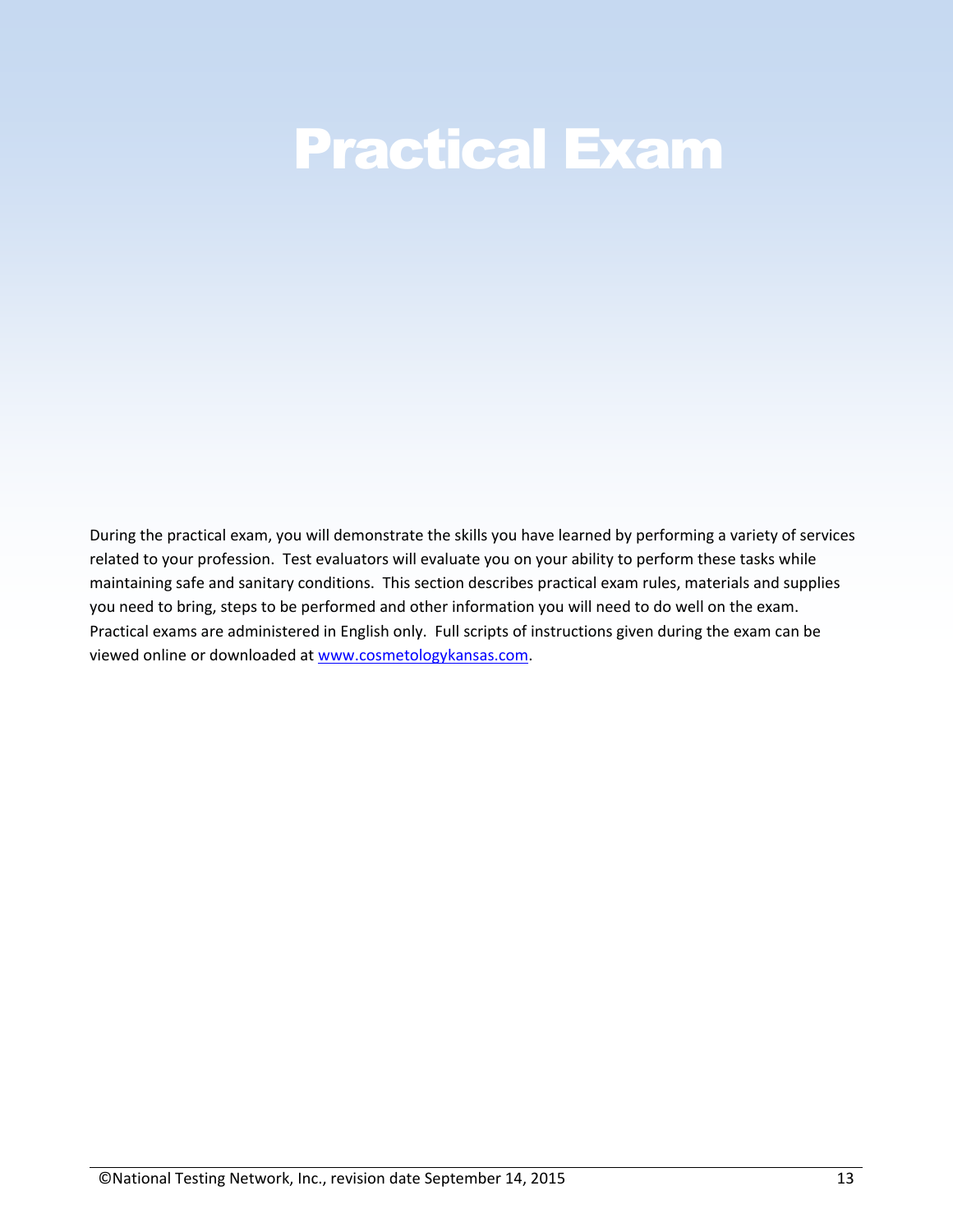| <b>Examination Setting</b>             | Practical examinations are administered in a testing setting. A counter is provided<br>to work on. Brooms and dustpans are available. Do not assume that any other<br>salon facilities are available.                                                                                                                                                                                                                                                                                                                                                                                                                                                                                                           |
|----------------------------------------|-----------------------------------------------------------------------------------------------------------------------------------------------------------------------------------------------------------------------------------------------------------------------------------------------------------------------------------------------------------------------------------------------------------------------------------------------------------------------------------------------------------------------------------------------------------------------------------------------------------------------------------------------------------------------------------------------------------------|
| <b>Video Instructions</b><br>and Timer | Practical exam instructions and a countdown timer showing time remaining for<br>each timed portion of the exam are presented on a video screen in the exam room.<br>Scripts are available to read online or download at www.cosmetologykansas.com.                                                                                                                                                                                                                                                                                                                                                                                                                                                              |
| Professional<br><b>Techniques</b>      | No specific professional techniques are required. The professional techniques you<br>use are up to you. Regardless of your professional technique, you will be evaluated<br>on whether or not you successfully perform the steps listed in this exam<br>preparation guide for each service in a way that is professionally effective, safe,<br>sanitary and legal, and does not detract from exam administration.                                                                                                                                                                                                                                                                                               |
| Workstations                           | Practical examination stations at the exam facility are countertop tables.<br>Workstations are approximately 25-30" deep, 34-35" wide and 35-36" tall. Items<br>you place on your countertop, including your mannequin, tools, supplies and<br>containers, must stay within the area of your assigned workstation. Mannequin<br>stands/clamps need to open wide enough to accommodate 2" thick countertops.<br>Waste receptacles must be placed on the floor underneath the workstation and<br>remain within your workstation boundaries during the entire exam.                                                                                                                                                |
| <b>Kit Requirements</b>                | You must bring your own kit with a sufficient quantity of supplies to complete all<br>sections of the exam. Kits must be able to fit completely under your workstation.<br>All products and supplies used in services must be in sealed or closed containers<br>clearly labeled in English. The checklist at the end of this exam preparation guide<br>has a complete list of what your kit must contain. You may bring other items if<br>they meet the requirements described at the top of the checklist. National Testing<br>Network does not regulate or endorse any kit company. Regardless of where a kit<br>is from, it is the candidate's responsibility to check the kit and ensure it is<br>complete. |
|                                        | Kits must be stored under the workstation. Candidates may remove items from<br>their kits during the exam without an evaluator's permission. Kits and their<br>contents are considered sanitary unless sanitation is broken. Candidates are<br>responsible for maintaining sanitation of their kits during the entire exam, including<br>while items are stored and during any movement of items. Kits are considered as<br>part of the work area and must be clean and kept closed, except when removing<br>items.                                                                                                                                                                                             |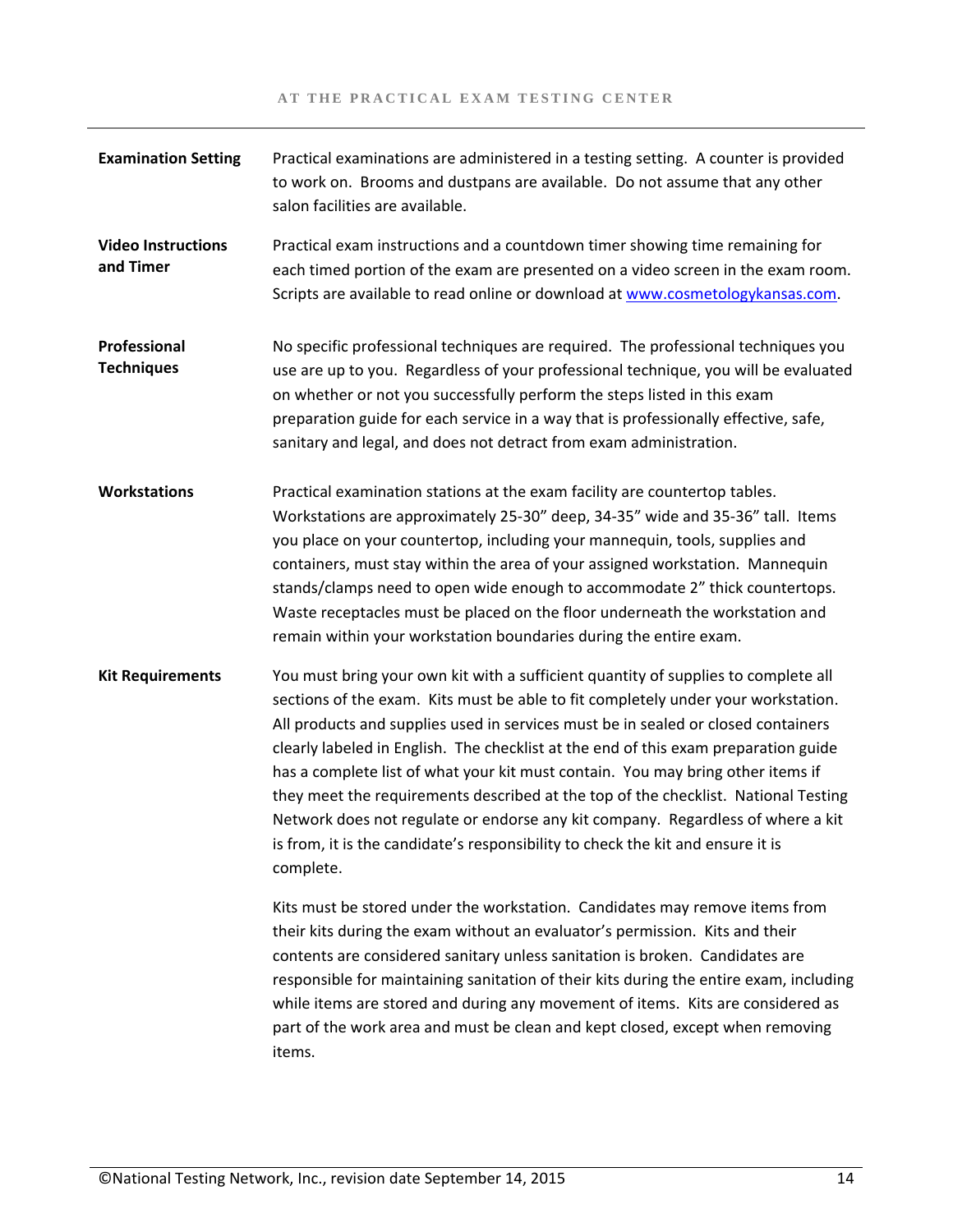| <b>Head Mannequins</b>            | Candidates are required to bring a clean mannequin head, without beard, in a<br>sanitary container or packaging. Candidates are responsible for ensuring the<br>mannequin they bring is effective, appropriate for the services, the amount of<br>space allotted and for the exam facility. Do not apply makeup to the mannequin.<br>No makeup is required for the exam. |
|-----------------------------------|--------------------------------------------------------------------------------------------------------------------------------------------------------------------------------------------------------------------------------------------------------------------------------------------------------------------------------------------------------------------------|
|                                   | The following types of mannequins are acceptable:<br>Standard cosmetology mannequin and clamp<br>$\circ$                                                                                                                                                                                                                                                                 |
|                                   | Mannequin with or without shoulders that lies down<br>$\circ$                                                                                                                                                                                                                                                                                                            |
|                                   | Candidates must firmly stabilize mannequin heads, using a clamp, vacuum<br>stand or other effective stabilizing method appropriate for the service<br>being performed and for the exam facility.                                                                                                                                                                         |
| <b>10 Minute Initial</b><br>Setup | During a 10 minute initial setup, each candidate sets up linens, papers and<br>products stored in clear, sealed plastic bags or containers, and other items<br>that will be out for the entire exam. The candidate also sets up the<br>mannequin head and freestanding waste receptacles.                                                                                |
|                                   | Do not drape during 10 minute initial setup.<br>٠                                                                                                                                                                                                                                                                                                                        |
| 2 Minute Service<br>Setup         | During a 2 minute setup at the beginning of each service, implements,<br>п<br>products and tools for that service are set up and may remain out for that<br>service.                                                                                                                                                                                                     |
|                                   | During the 2 minute setup, candidates are expected to ensure the<br>٠<br>workstation is clean, sanitized and disinfected for the start of the service.                                                                                                                                                                                                                   |
|                                   | Do not drape during the 2 minute setup.<br>٠                                                                                                                                                                                                                                                                                                                             |
| <b>Draping</b>                    | Draping is not performed during either the 10 minute or the 2 minute<br>٠<br>setup. It is performed during the timed service.                                                                                                                                                                                                                                            |
|                                   | Drapes must be effective, safe, sanitary, legal and appropriate for the type<br>of service.                                                                                                                                                                                                                                                                              |
|                                   | Candidates will continue using the same drape for all services.                                                                                                                                                                                                                                                                                                          |
| Labels in English                 | All labels on all items must be legible, visible to evaluators and in English.                                                                                                                                                                                                                                                                                           |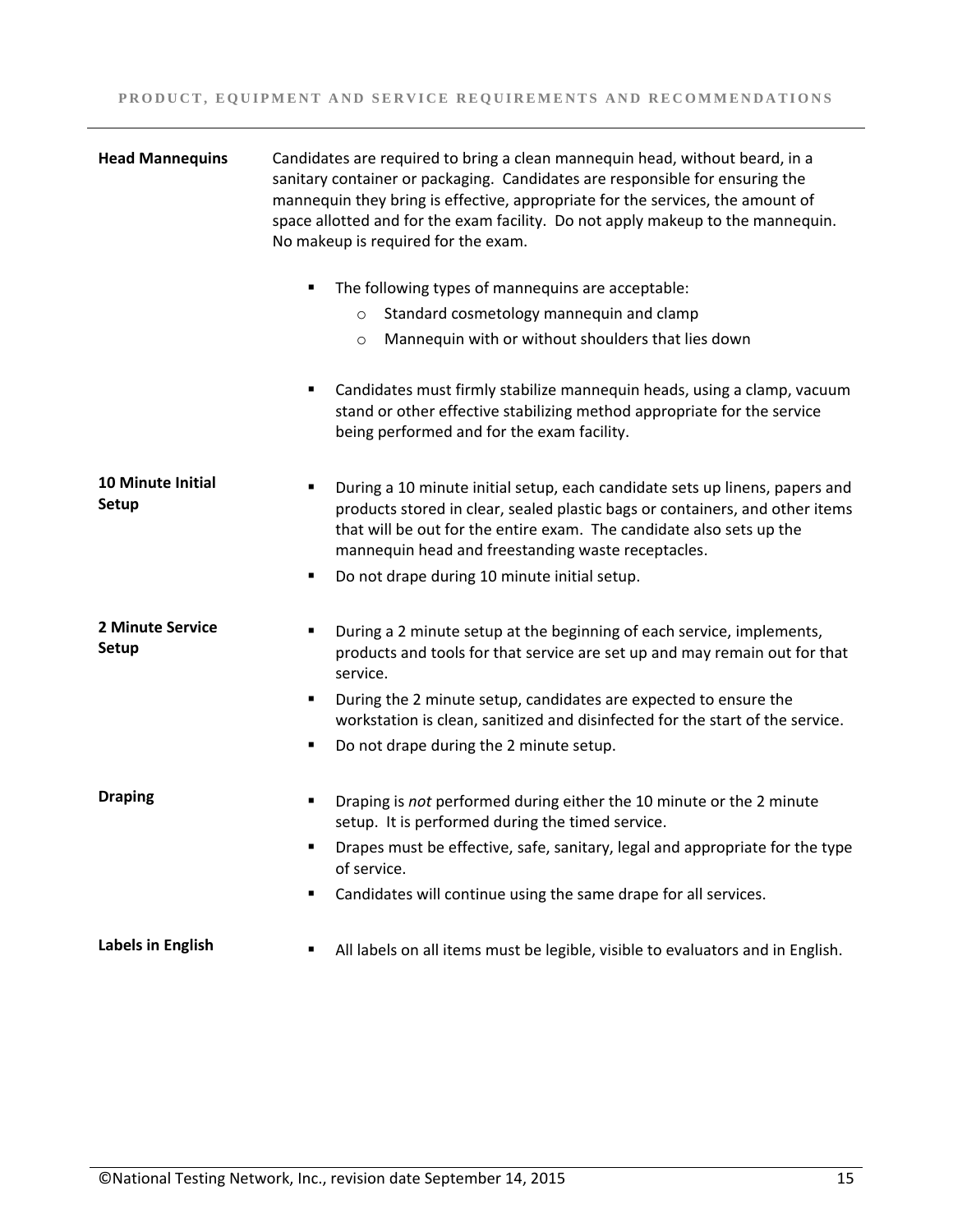| Product<br><b>Requirements</b>                 | Candidates must bring all product(s) or mock product(s) needed for<br>services.                                                                                                                                                                                                   |
|------------------------------------------------|-----------------------------------------------------------------------------------------------------------------------------------------------------------------------------------------------------------------------------------------------------------------------------------|
|                                                | Water is not needed for the exam. Some dry towels are to be packaged<br>and labeled "steamed towels." Sponges may be dry or pre-moistened.<br>They are to be packaged and labeled "moist sponges." See exam<br>checklist.                                                         |
|                                                | Safe, non-toxic, non-aerosol products or mock products are required.<br>٠<br>Ingredient lists from actual products or mock ingredient lists are not<br>required.                                                                                                                  |
|                                                | All liquids and creams must be in containers and labeled in English stating<br>٠<br>what the container represents. For instance, a container filled with water<br>may be labeled, "Toner."                                                                                        |
|                                                | Mock product containers can only represent one item. Each product must<br>٠<br>be in a separate labeled container.                                                                                                                                                                |
|                                                | The candidate's way of setting up, covering, touching, scooping, using and<br>٠<br>storing products must ensure personal and client safety, sanitation and<br>infection control.                                                                                                  |
| <b>Tools and Implements</b>                    | All tools/products/implements must be in proper and safe working order<br>٠<br>and in labeled containers or bags (for example, the label may say "Facial<br>Service" and contain all facial tools/products/implements that will be set<br>out at the time of the facial service.) |
|                                                | Tools and implements must be set out for each service on a clean/sanitary<br>п<br>surface.                                                                                                                                                                                        |
|                                                | Sanitation must be maintained before and during use, including when<br>п<br>removing implements from the kit or placing them in storage.                                                                                                                                          |
|                                                | Implement containers and a candidate's way of sanitizing and maintaining<br>п<br>sanitation of tools and implements during services must ensure personal<br>and client safety, sanitation and infection control.                                                                  |
|                                                | A candidate's way of using and handling tools and implements must<br>٠<br>ensure personal and client safety, sanitation and infection control.                                                                                                                                    |
| <b>Linens and Paper</b><br><b>Requirements</b> | Candidates must choose linens and/or paper products effective for the<br>purpose being used.                                                                                                                                                                                      |
|                                                | All linens, towels and paper products must be in visibly sanitary condition<br>٠<br>and stored in clear, sealed plastic bags or containers until set up at the<br>beginning of each service.                                                                                      |
|                                                | Some dry towels must be in a sealed plastic container marked, "Steamed<br>٠<br>towels" and used as if they were wet.                                                                                                                                                              |
|                                                | The candidate's way of setting up, touching, using and storing linens and<br>٠<br>paper products must ensure personal and client safety, sanitation and<br>infection control.                                                                                                     |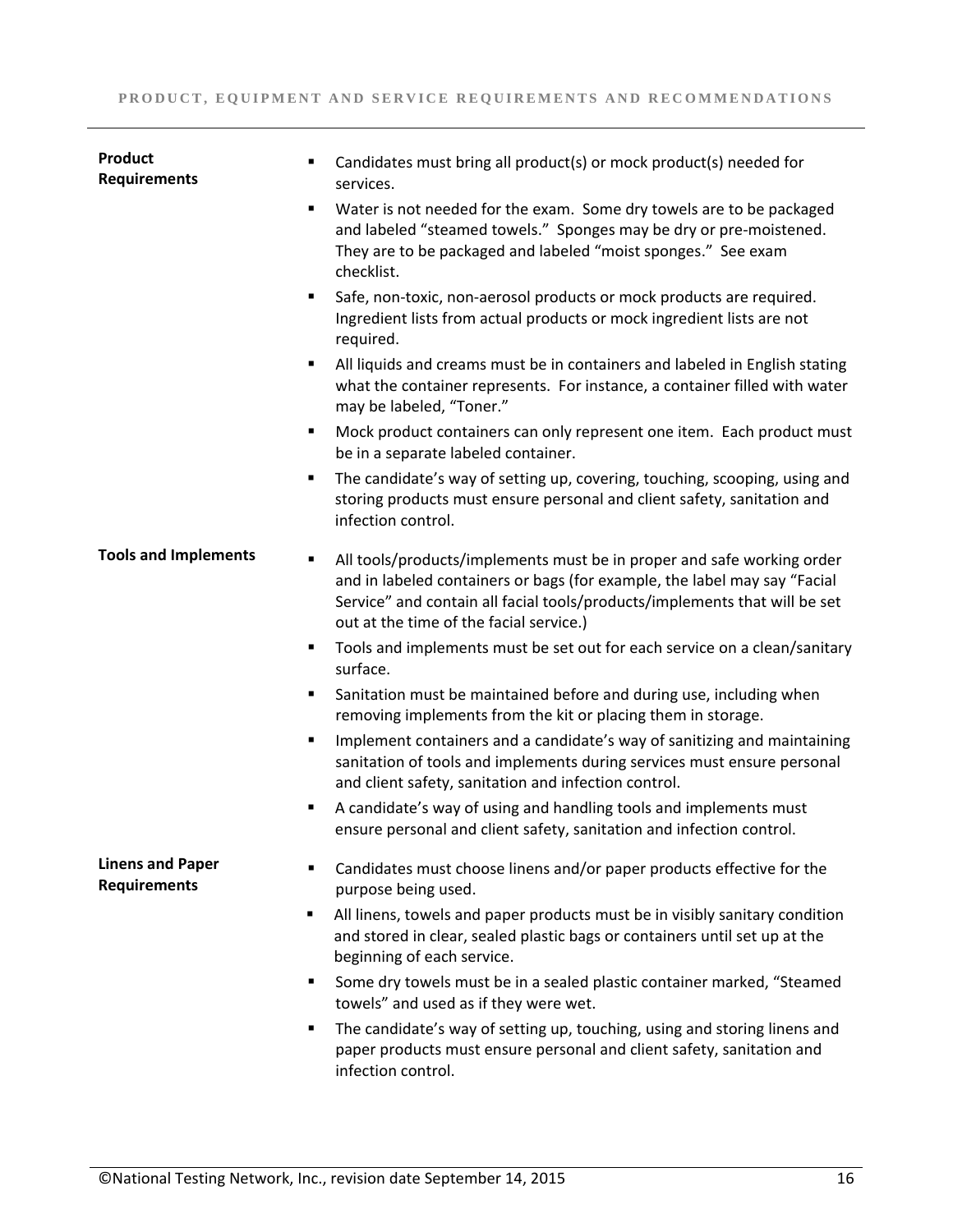| <b>Personal Safety and</b><br><b>Sanitation</b> | Candidates are evaluated on their sanitation methods, how products and<br>п<br>tools are cleaned, stored, and handled, how the mannequin is touched,<br>and the sanitation of the workstation. If a candidate's methods ensure<br>personal and client safety, sanitation, and infection control, those<br>methods are acceptable.<br>Candidates must sanitize and disinfect the work area (including the<br>٠<br>optional stool for candidate, if used).<br>Candidates' hands must be cleaned with hand sanitizer before performing<br>$\blacksquare$<br>any service on a mannequin and after any break in sanitation, including<br>anytime the candidate touches an unsanitized surface or leaves the<br>workstation.<br>Kits and their contents are considered sanitary, unless sanitation is<br>٠<br>broken. Safety, sanitation, and infection control must be maintained.<br>Candidates must use infection control procedures, as needed, (i.e. blood<br>٠<br>spill procedure must be used if a cut is sustained).                                                                                                                                                                                                                                                                                                                                                                                                                                                                                                                                      |
|-------------------------------------------------|-------------------------------------------------------------------------------------------------------------------------------------------------------------------------------------------------------------------------------------------------------------------------------------------------------------------------------------------------------------------------------------------------------------------------------------------------------------------------------------------------------------------------------------------------------------------------------------------------------------------------------------------------------------------------------------------------------------------------------------------------------------------------------------------------------------------------------------------------------------------------------------------------------------------------------------------------------------------------------------------------------------------------------------------------------------------------------------------------------------------------------------------------------------------------------------------------------------------------------------------------------------------------------------------------------------------------------------------------------------------------------------------------------------------------------------------------------------------------------------------------------------------------------------------------------------|
| <b>Blood Spill Kit and</b><br>Procedure         | Candidates will be evaluated on the safe and sanitary performance of an entire<br>blood spill procedure demonstration. These universal and standard precautions will<br>be performed as a mock service on the mannequin set up on the workstation<br>during the 10 minute setup.<br>Note:<br>All products used during a blood spill incident must be applied with an<br>$\bullet$<br>applicator.<br>Any material coming into contact with the client's skin or wound is<br>$\bullet$<br>considered contaminated.<br>All contaminated materials are to be placed in a double bag marked with a<br>$\bullet$<br>biohazard label or have "biohazard" clearly printed on the outside of the<br>bag with permanent ink.<br>A second Blood Spill/First Aid Kit must be labeled and visible on top of the<br>workstation throughout the exam. If an injury involving blood occurs during the<br>exam, using the second Blood Spill/First Aid Kit the candidate will follow the blood<br>spill procedure steps as outlined in KAR 28-24-3 Communicable diseases or<br>conditions; universal precautions. Candidates must perform all steps of the blood<br>spill procedure in a safe and sanitary manner in order to successfully complete this<br>portion of the exam:<br>Stop service immediately.<br>1.<br>Don protective gloves.<br>2.<br>Clean the injured area with an antiseptic solution and cover the<br>3.<br>wound with a sterile bandage to prevent further blood exposure.<br>Clean and disinfect all equipment, tools, and implements that have<br>4. |
|                                                 | come in contact with the blood.<br>Clean the station with disinfectant.<br>5.<br>All contaminated items, including gloves (which should be removed<br>6.<br>last), must be placed in a double bag marked "Biohazard".<br>Completely seal the double bags and place in the waste receptacle.<br>7.                                                                                                                                                                                                                                                                                                                                                                                                                                                                                                                                                                                                                                                                                                                                                                                                                                                                                                                                                                                                                                                                                                                                                                                                                                                           |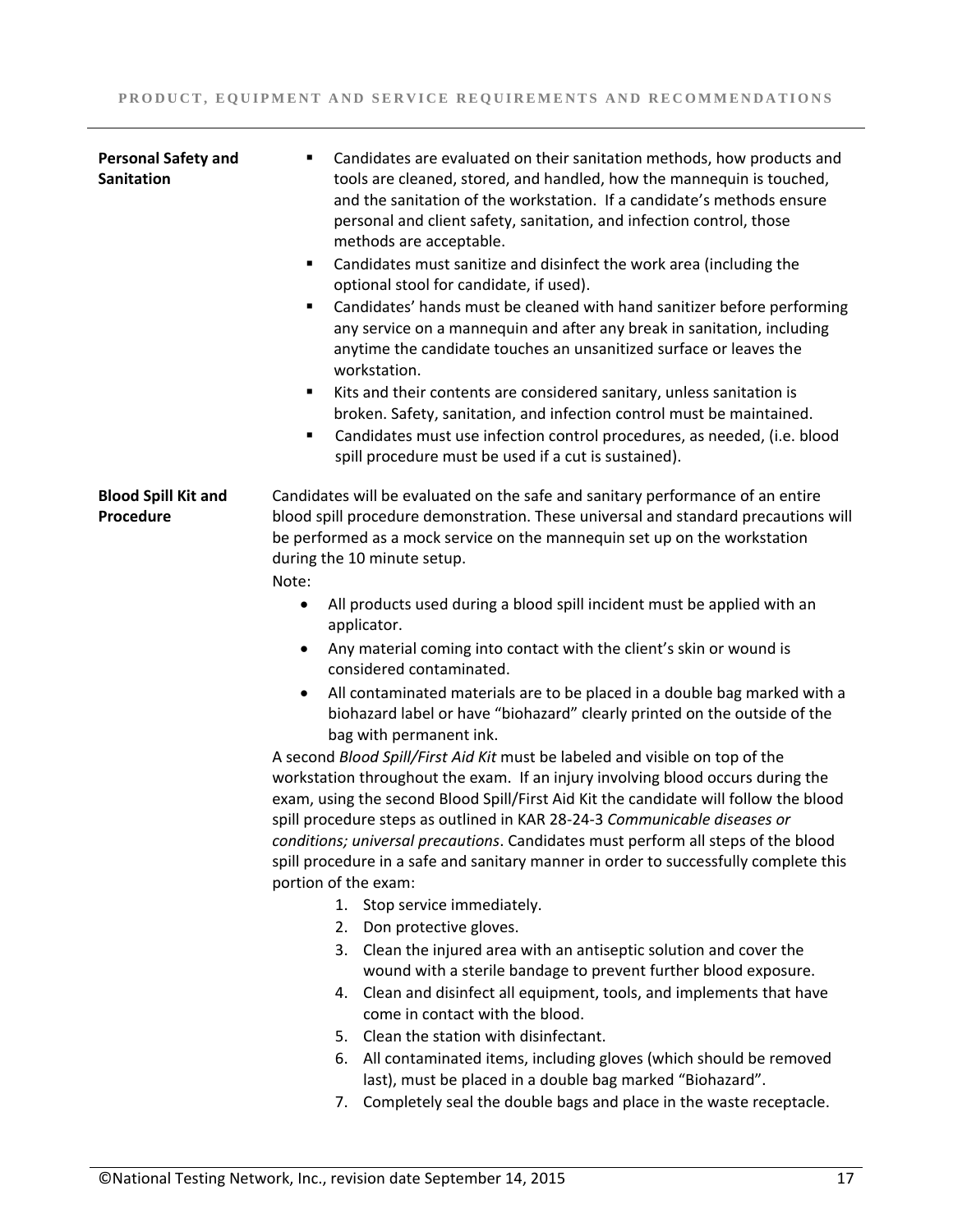| <b>Waste and Disposal</b>                     | Candidates must manage waste and soiled materials in a sanitary manner,<br>٠<br>while maintaining a sanitary workstation, throughout the exam.                                                                                    |  |  |  |  |
|-----------------------------------------------|-----------------------------------------------------------------------------------------------------------------------------------------------------------------------------------------------------------------------------------|--|--|--|--|
|                                               | Candidates must supply a minimum of one waste disposal receptacle that<br>٠<br>must be kept on the floor underneath the candidate's assigned<br>workstation.                                                                      |  |  |  |  |
|                                               | The container must be labeled, "Waste."<br>٠                                                                                                                                                                                      |  |  |  |  |
|                                               | Waste receptacle(s) must be plastic lined and freestanding. Paper grocery<br>٠<br>bags/ shopping bags lined with plastic garbage bags are recommended.<br>Plastic garbage bags that are taped to the workstation are not allowed. |  |  |  |  |
| <b>Apparel and Personal</b><br><b>Hygiene</b> | A candidate's jewelry may not inhibit the performance of services.<br>٠<br>A candidate's hair may not inhibit safe and sanitary performance of<br>٠<br>services.                                                                  |  |  |  |  |
|                                               | Apparel must be visibly clean.<br>٠                                                                                                                                                                                               |  |  |  |  |
|                                               | Clothing and jewelry must not present safety or sanitation risks for<br>٠<br>consumer.                                                                                                                                            |  |  |  |  |
|                                               | Personal hygiene presents no risk for consumers.<br>٠                                                                                                                                                                             |  |  |  |  |
|                                               | No uncovered wounds.                                                                                                                                                                                                              |  |  |  |  |

©National Testing Network, Inc., revision date September 14, 2015 18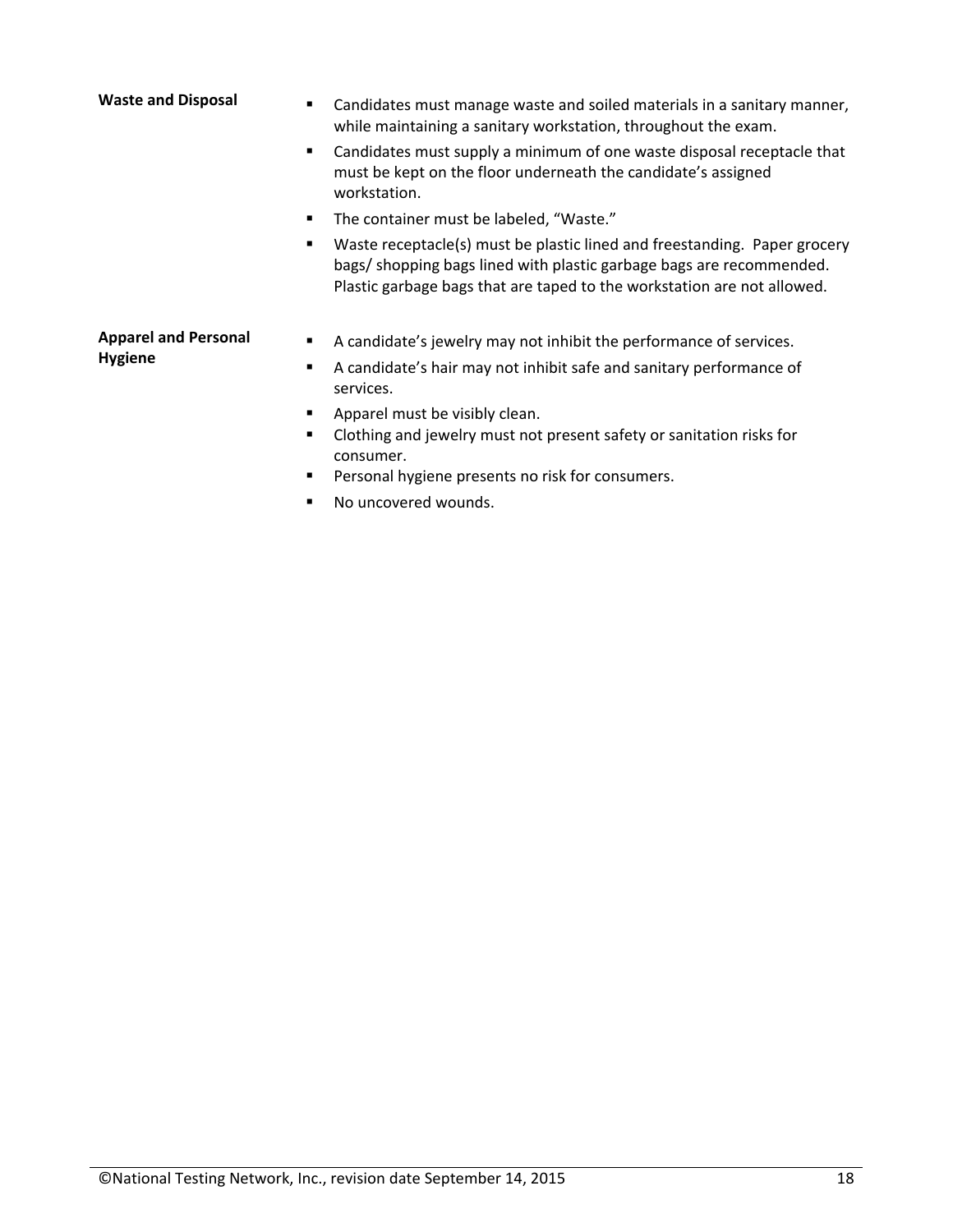

Practical exam instructions are presented by DVD. (See scripts at [www.cosmetologykansas.com.](http://www.cosmetologykansas.com/)) Order of exam components is shown below. On the following pages, tasks for each service are described. Evaluators will rate your ability to demonstrate each task in a safe, sanitary and legal manner, utilizing all tools and implements safely and maintaining safe and sanitary conditions. Technique is not graded. You should use techniques you were taught or that you prefer. You will be evaluated at all times.

|                      | <b>Service</b>                                 | <b>Setup Time</b> | <b>Timed Service</b> | Percent of<br><b>Overall Score</b> |
|----------------------|------------------------------------------------|-------------------|----------------------|------------------------------------|
| <b>Initial Setup</b> | Disinfection and Setup                         | 10 minutes        |                      | 7%                                 |
| <b>Blood Spill</b>   | <b>Blood Spill Procedures</b><br>Demonstration |                   | 10 minutes           | Scored<br>separately               |
| Service 1            | Facial                                         | 2 minutes         | 20 minutes           | 19%                                |
| Service 2            | <b>Facial Mask</b>                             | 2 minutes         | 10 minutes           | 12%                                |
| Service 3            | <b>Manual Extraction</b>                       | 2 minutes         | 10 minutes           | 19%                                |
| Service 4            | <b>Tweezing and Waxing</b>                     | 2 minutes         | 20 minutes           | 19% each                           |
| Cleanup              | Disinfection and Cleanup                       | Unlimited         | Unlimited            | 5%                                 |

#### **IMPORTANT**

- **•** You are responsible for all of your supplies.
- Review your checklist and supplies before you arrive at the testing facility.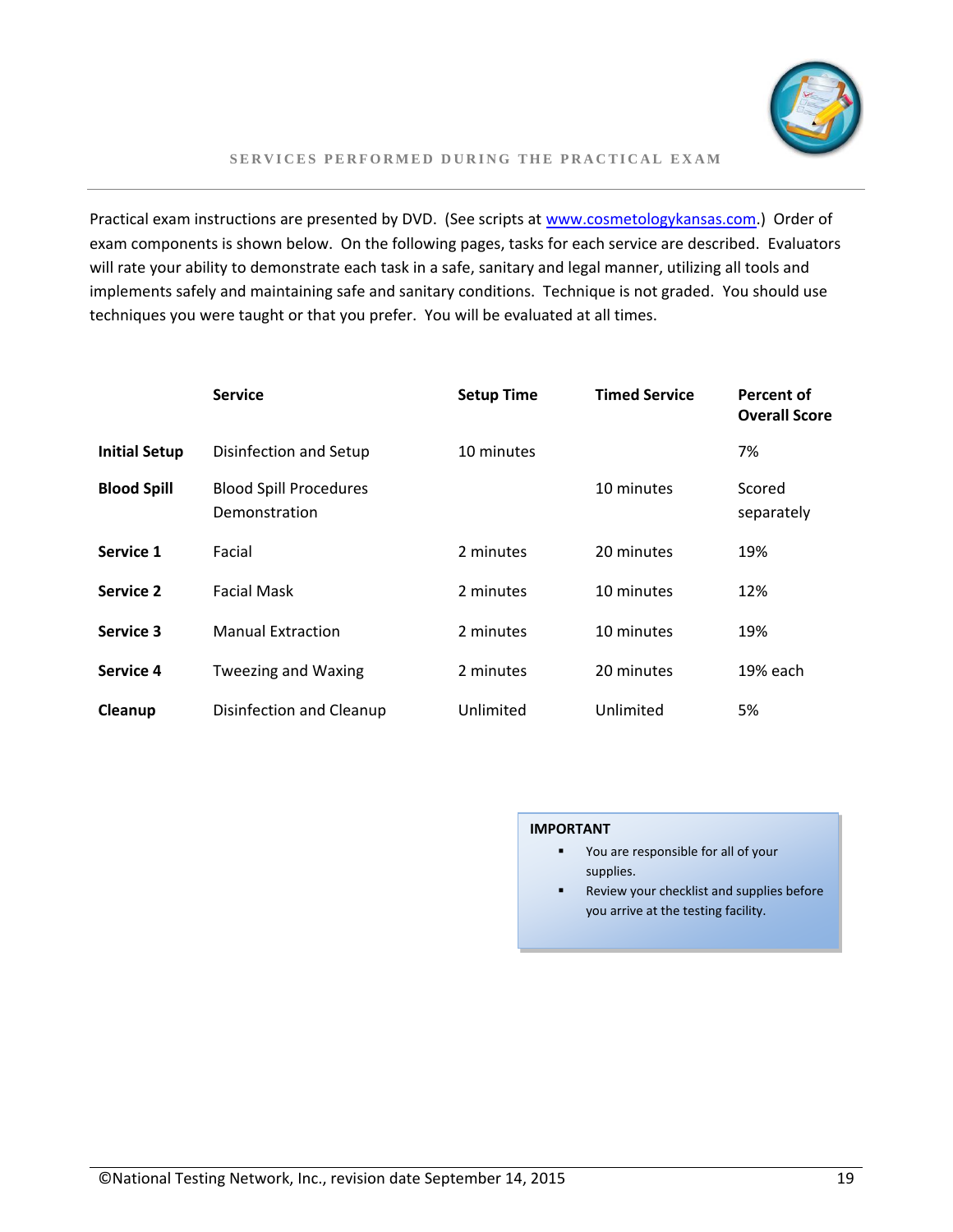

| 10 Minute Setup of       |  |  |  |
|--------------------------|--|--|--|
| <b>Items that Remain</b> |  |  |  |
| <b>Out for Entire</b>    |  |  |  |
| <b>Service</b>           |  |  |  |

Candidates will be evaluated on the safe and sanitary performance of the following:

- 1. Disinfect entire work surface.
- 2. Set out the following items at a minimum. Do not set out tools and implements for any specific service. These will remain on your station throughout the exam:
	- a. Disinfectant for work surface.
	- b. Hand sanitizer.
	- c. Paper towels.
	- d. Blood spill/first aid kit containing:
		- o Bandages
		- o Anti-microbial
		- o Plastic bag labeled "biohazard"
		- o Protective gloves
- 3. Set up 1 or more freestanding waste disposal receptacle(s) on the floor underneath your assigned workstation for the exam.
- 4. Set up mannequin clamp.

### **Notes:**

- Candidate's apparel and personal hygiene must not present safety or sanitation risk to consumer.
- During this time, setup mannequin head, but do not drape yet.
- You will be able to get in and out of your kit during the exam without permission from the evaluator.
- Candidates taking only the blood spill portion must still complete the 10 minute initial setup.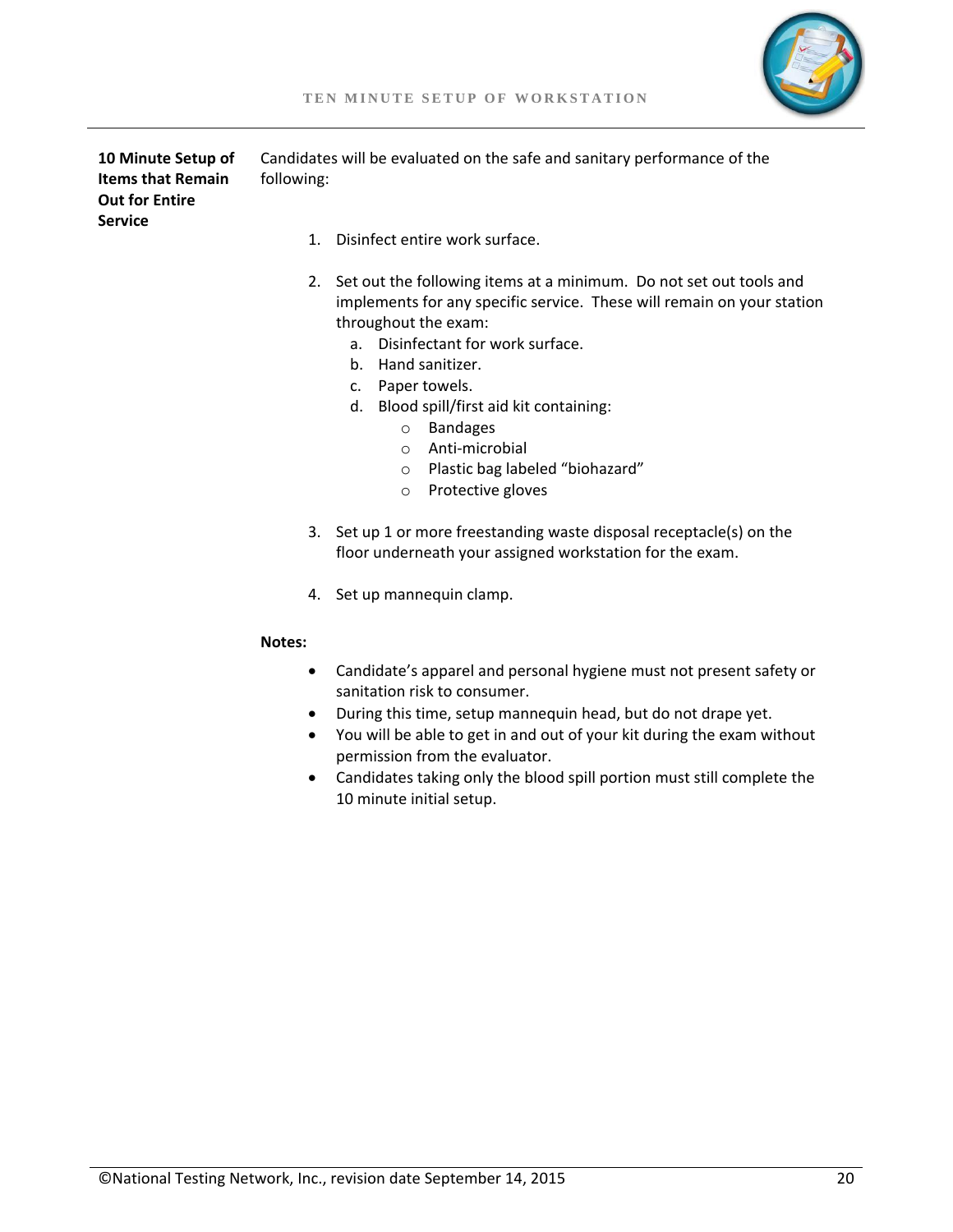

**Blood Spill Procedure Demonstration**

**10 minutes**

Candidates will be evaluated on the safe and sanitary performance of an entire blood spill procedure demonstration. These universal precautions will be performed as a mock service on the mannequin set up on the workstation during the 10 minute setup.

Note:

- All products used during a blood spill incident must be applied with an applicator.
- Any material coming into contact with the client's skin or wound is considered contaminated.
- All contaminated materials are to be placed in a double bag marked with a biohazard label or have "biohazard" clearly printed on the outside of the bag with permanent ink.

Candidates will have 10 minutes to perform the mock blood spill procedure on the forehead of head mannequins.

Candidates must perform all steps of the blood spill procedure in a safe and sanitary manner in order to successfully complete this portion of the exam. These steps include:

- 1. Don protective gloves.
- 2. Clean the injured area with an antiseptic solution and cover the wound with a sterile bandage to prevent further blood exposure.
- 3. Clean and disinfect all equipment, tools, and implements that have come in contact with the blood.
- 4. Clean the station with disinfectant.
- 5. All contaminated items, including gloves (which should be removed last), must be placed in a double bag marked "Biohazard".
- 6. Dispose of completely sealed double bags in the waste receptacle.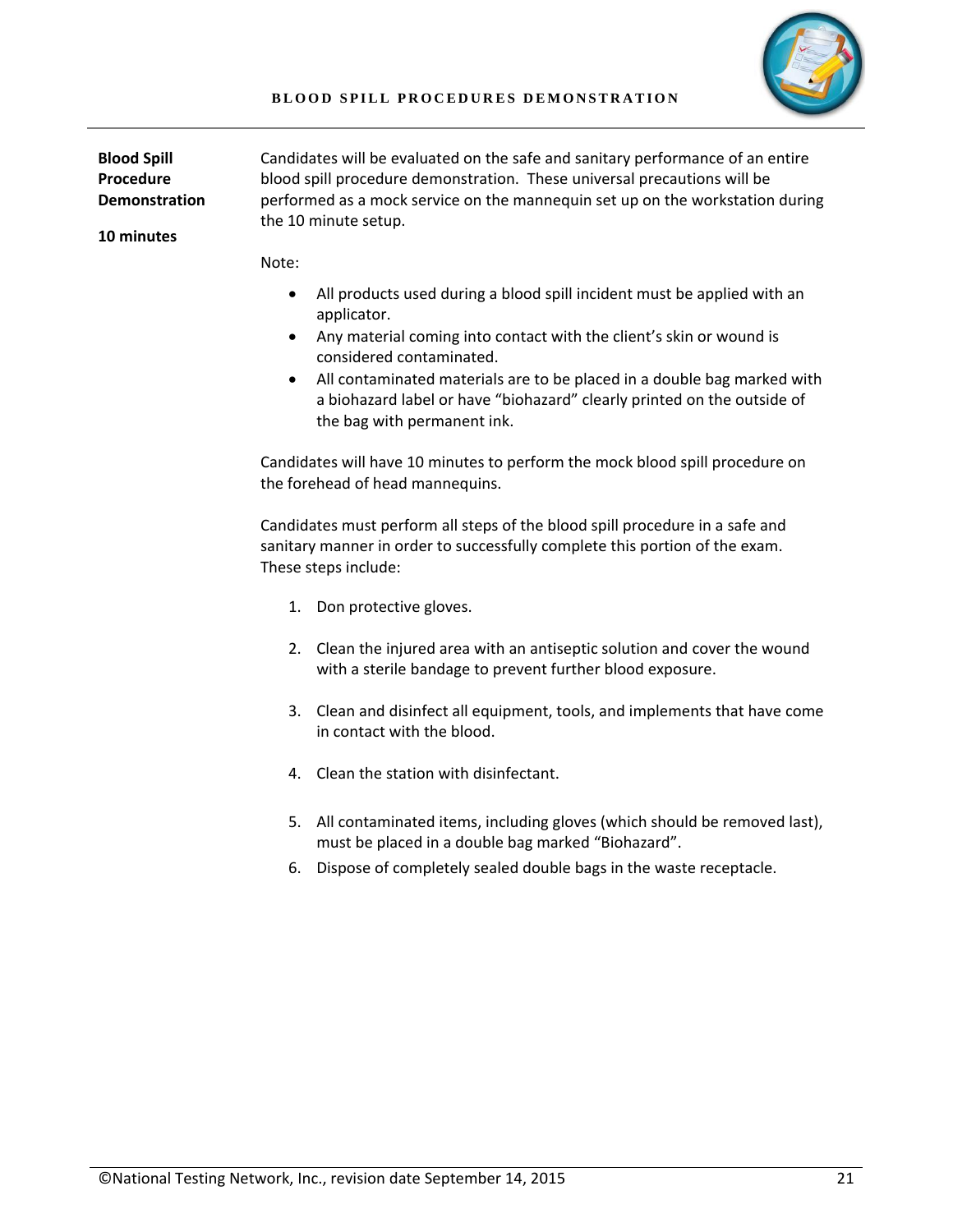

| <b>FACIAL</b> | Note:      |                                                                                                                                                                                                                                                                                                                                                                                                                                                                                                 |  |  |  |
|---------------|------------|-------------------------------------------------------------------------------------------------------------------------------------------------------------------------------------------------------------------------------------------------------------------------------------------------------------------------------------------------------------------------------------------------------------------------------------------------------------------------------------------------|--|--|--|
| 20 minutes    |            | The mannequin represents a real person, the same person for all<br>services.                                                                                                                                                                                                                                                                                                                                                                                                                    |  |  |  |
|               |            | 2 minute setup:<br>Disinfect your station and set up with facial implements, products and<br>tools.                                                                                                                                                                                                                                                                                                                                                                                             |  |  |  |
|               | following: | Candidates will be evaluated on the safe and sanitary performance of the                                                                                                                                                                                                                                                                                                                                                                                                                        |  |  |  |
|               |            | 1. Drape the mannequin, including hair, ears and chest coverings. These<br>same drapes will remain in place throughout the exam.                                                                                                                                                                                                                                                                                                                                                                |  |  |  |
|               | 2.         | Cleanse entire face, avoiding lips, eyes and nostrils.                                                                                                                                                                                                                                                                                                                                                                                                                                          |  |  |  |
|               | 3.         | Remove cleanser with a clean "steamed" towel, moistened or mock<br>moistened cotton, or moistened or mock moistened sponge.                                                                                                                                                                                                                                                                                                                                                                     |  |  |  |
|               | 4.         | Steam the face:<br>Wring "Steamed" towel, and simulate checking towel<br>a.<br>temperature before applying to the face.<br>Cover the face with the "Steamed" towel, keeping the nose and<br>b.<br>mouth uncovered.                                                                                                                                                                                                                                                                              |  |  |  |
|               | 5.         | Apply massage cream.                                                                                                                                                                                                                                                                                                                                                                                                                                                                            |  |  |  |
|               | 6.         | Demonstrate massage techniques:<br>Perform effleurage over the face.<br>а.<br>Perform petrissage over the face.<br>b.<br>Perform tapotement over the face.<br>c.                                                                                                                                                                                                                                                                                                                                |  |  |  |
|               |            | 7. After your massage demonstration, perform these finishing steps:<br>Remove massage cream using upward and outward movements<br>а.<br>with a clean "steamed" towel, moistened or mock moistened<br>cotton, or moistened or mock moistened sponge.<br>Apply toner or astringent to the chin, cheeks, nose and forehead<br>b.<br>using cotton ball or other disposable cotton product.<br>Apply moisturizer to the chin, cheeks, nose and forehead using<br>c.<br>upward and outward movements. |  |  |  |
|               | 8.         | Clear facial items from your station, clean your station, stand back and<br>raise your hand to indicate you are finished.                                                                                                                                                                                                                                                                                                                                                                       |  |  |  |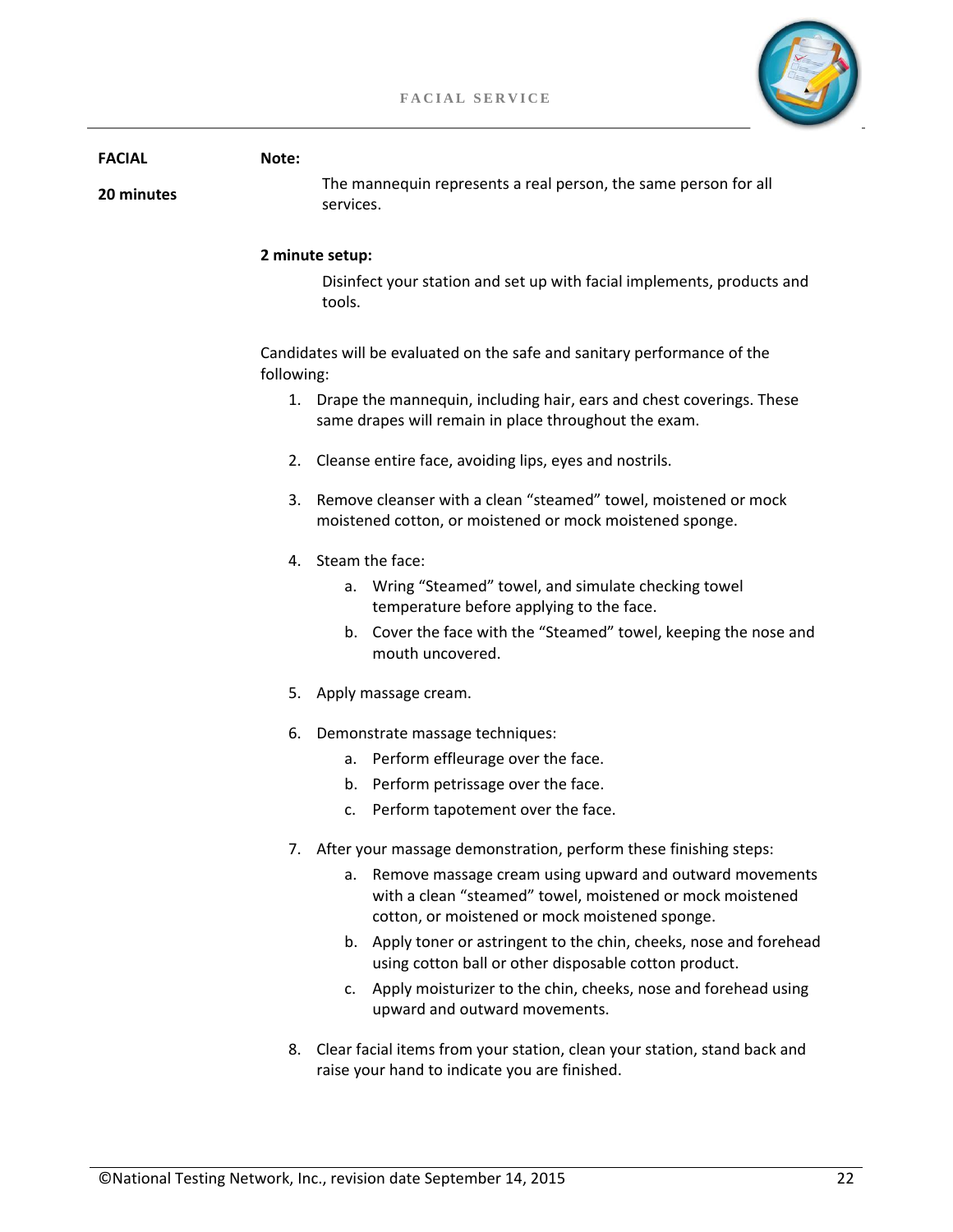### **FACIAL MASK SERVICE**



| <b>FACIAL MASK</b><br>10 minutes |                                                                                        | 2 minute setup:<br>Disinfect your station and set up with facial mask implements, products                                                                                                                                                                                 |  |  |  |
|----------------------------------|----------------------------------------------------------------------------------------|----------------------------------------------------------------------------------------------------------------------------------------------------------------------------------------------------------------------------------------------------------------------------|--|--|--|
|                                  | and tools.                                                                             |                                                                                                                                                                                                                                                                            |  |  |  |
|                                  | Candidates will be evaluated on the safe and sanitary performance of the<br>following: |                                                                                                                                                                                                                                                                            |  |  |  |
|                                  | 1.                                                                                     | Maintain towel and linen positions during service.                                                                                                                                                                                                                         |  |  |  |
|                                  | 2.                                                                                     | Apply facial mask product evenly and smoothly over the chin, cheeks,<br>nose and forehead, not including eyes, nasal passages or lips.                                                                                                                                     |  |  |  |
|                                  | 3.                                                                                     | Stand back, raise your hand to indicate your mask is drying.                                                                                                                                                                                                               |  |  |  |
|                                  | 4.                                                                                     | Use a clean "steamed" towel, moistened or mock moistened cotton,<br>or moistened or mock moistened sponge to thoroughly remove all<br>facial mask product, using upward and outward movements. Test the<br>temperature of the "steamed "towel before using it on the face. |  |  |  |
|                                  | 5.                                                                                     | Apply toner or astringent to the chin, cheeks and forehead with<br>cotton ball or other disposable cotton product.                                                                                                                                                         |  |  |  |
|                                  | 6.                                                                                     | Apply moisturizer to the chin, cheeks, nose and forehead.                                                                                                                                                                                                                  |  |  |  |
|                                  | 7.                                                                                     | Clear facial mask items from your station and clean your station.                                                                                                                                                                                                          |  |  |  |
|                                  | 8.                                                                                     | Stand back, raise your hand to indicate you are finished.                                                                                                                                                                                                                  |  |  |  |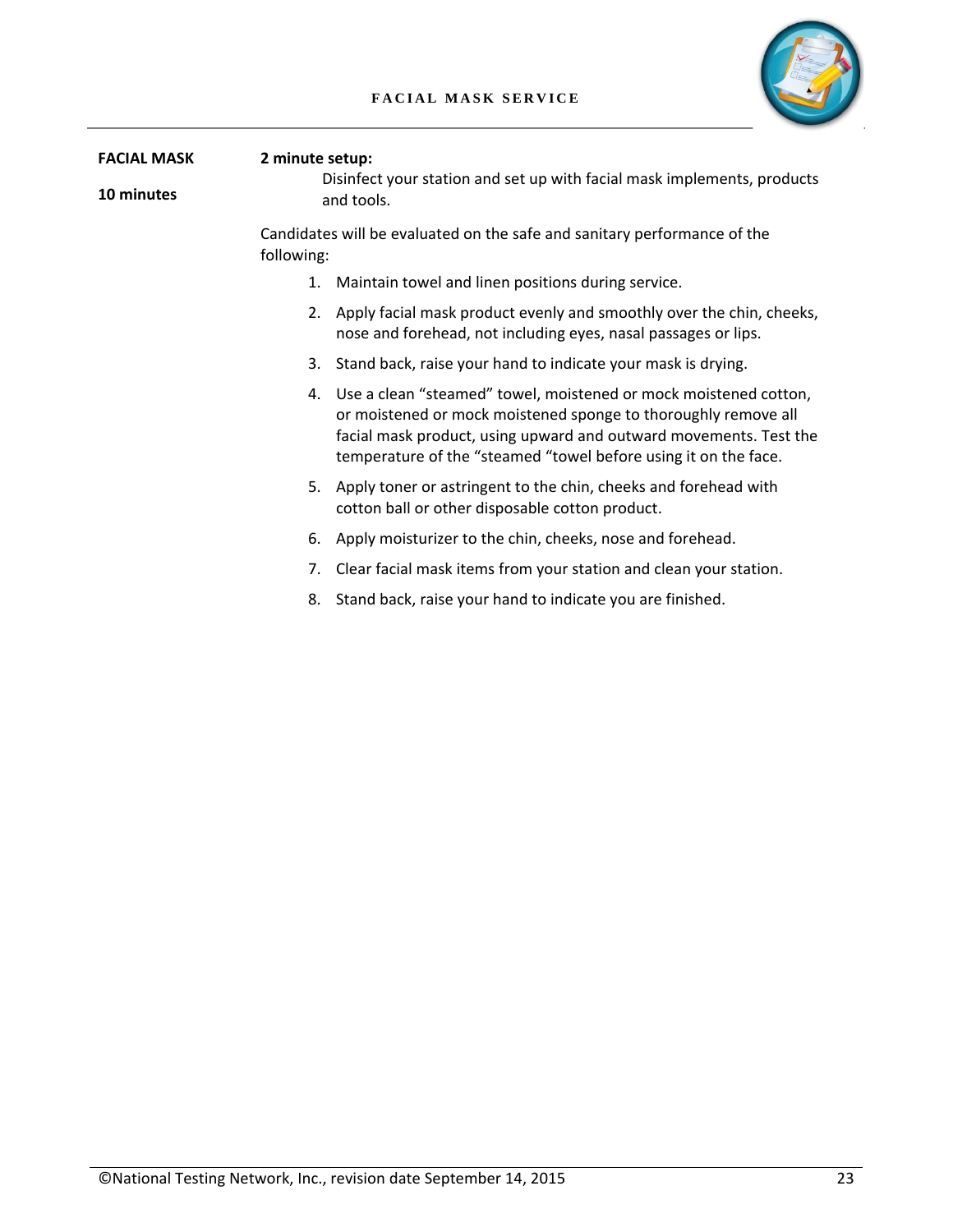

| <b>MANUAL</b><br><b>EXTRACTION</b><br>10 minutes | 2 minute setup:<br>Disinfect your station and set up with manual extraction implements,<br>products and tools. |                                                                                                                                                                     |  |  |
|--------------------------------------------------|----------------------------------------------------------------------------------------------------------------|---------------------------------------------------------------------------------------------------------------------------------------------------------------------|--|--|
|                                                  | following:                                                                                                     | Candidates will be evaluated on the safe and sanitary performance of the                                                                                            |  |  |
|                                                  | 1.                                                                                                             | Maintain towel and linen positions during service.                                                                                                                  |  |  |
|                                                  | 2.                                                                                                             | Provide eye protection for the client.                                                                                                                              |  |  |
|                                                  | 3.                                                                                                             | Wear disposable gloves throughout the extraction.                                                                                                                   |  |  |
|                                                  | 4.                                                                                                             | Apply antiseptic or astringent to the forehead.                                                                                                                     |  |  |
|                                                  | 5.                                                                                                             | Stand back and raise your hand and an evaluator will come to observe<br>your demonstration of a manual extraction.                                                  |  |  |
|                                                  | 6.                                                                                                             | With the evaluator observing, gently apply pressure to both sides of<br>the pore and perform extraction. Use cotton or tissue with astringent<br>during extraction. |  |  |
|                                                  | 7.                                                                                                             | Evaluator will instruct you to continue.                                                                                                                            |  |  |
|                                                  | 8.                                                                                                             | Apply antiseptic or astringent to extracted areas.                                                                                                                  |  |  |
|                                                  | 9.                                                                                                             | Clear manual extraction items from your station and clean your<br>station.                                                                                          |  |  |
|                                                  |                                                                                                                | 10. Stand back and raise your hand to indicate you are finished.                                                                                                    |  |  |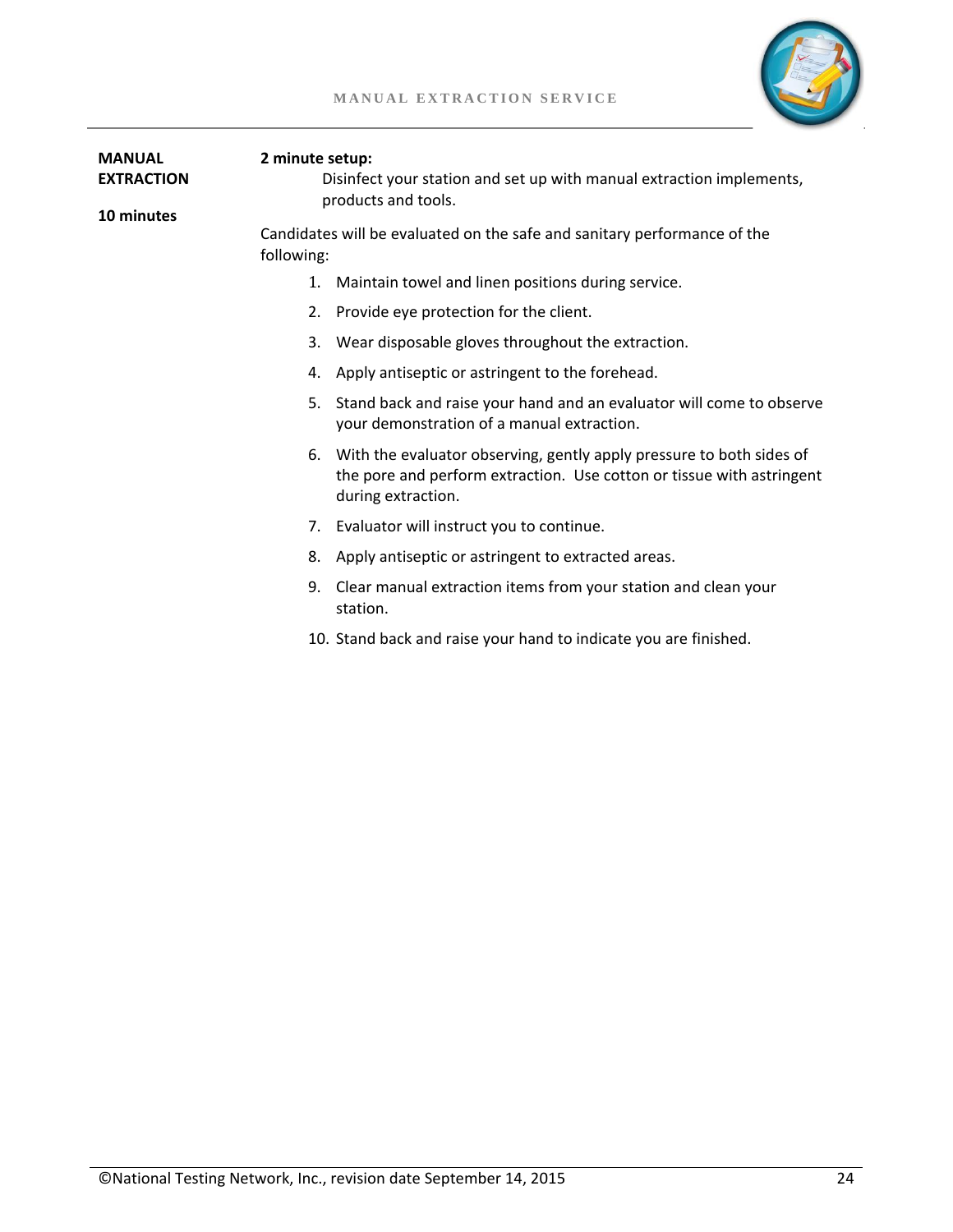#### **T W E E Z I N G A N D W A X I N G S E R V I C E**



| <b>TWEEZING and</b><br><b>WAXING</b> | 2 minute setup:<br>Disinfect your station and set up with tweezing and waxing implements, products<br>and tools. Pre-waxed strips for home use are not allowed.                                                                                                                                                                        |  |  |  |  |
|--------------------------------------|----------------------------------------------------------------------------------------------------------------------------------------------------------------------------------------------------------------------------------------------------------------------------------------------------------------------------------------|--|--|--|--|
| 20 minutes                           | Candidates will be evaluated on the safe and sanitary performance of the following:                                                                                                                                                                                                                                                    |  |  |  |  |
|                                      | 1. Maintain towel and linen positions during service.                                                                                                                                                                                                                                                                                  |  |  |  |  |
|                                      | 2. Wear disposable gloves for both tweezing and waxing procedures.                                                                                                                                                                                                                                                                     |  |  |  |  |
|                                      | Tweezing procedure:<br>3.<br>a. Apply antiseptic to eyebrow area.<br>b. Dry the eyebrow area.<br>When you are ready to tweeze, stand back, raise your hand and an<br>c.                                                                                                                                                                |  |  |  |  |
|                                      | evaluator will come to observe.<br>d. With the evaluator observing, hold skin taut and demonstrate the removal<br>of hair in the direction of its natural hair growth.                                                                                                                                                                 |  |  |  |  |
|                                      | 4. When the evaluator instructs you to continue, finish the service by reapplying<br>antiseptic to the area.                                                                                                                                                                                                                           |  |  |  |  |
|                                      | Clear facial tweezing items from your station and stand back.<br>5.                                                                                                                                                                                                                                                                    |  |  |  |  |
|                                      | When you are instructed to do so, begin the waxing procedure:<br>6.<br>a. Apply antiseptic to eyebrow area.<br>b. Dry the eyebrow.<br>c. When you are ready to apply wax, stand back, raise your hand and an<br>evaluator will come to observe.                                                                                        |  |  |  |  |
|                                      | 7. With an evaluator observing:<br>Test the wax temperature on your forearm.<br>а.<br>b. Apply simulated wax product under the eyebrow in the direction of the<br>hair's natural growth.<br>Smooth strip over wax product.<br>c.<br>d. Hold skin taut and pull fabric strip in opposite direction of the natural hair<br>growth.       |  |  |  |  |
|                                      | 8. When the evaluator instructs you to continue, finish the service by applying<br>waxing finishing product to the area.                                                                                                                                                                                                               |  |  |  |  |
|                                      | 9. Clear waxing items from your station, clean your station and stand back.                                                                                                                                                                                                                                                            |  |  |  |  |
|                                      | Clean up:<br>After the waxing service, your evaluation will continue. You will be instructed to<br>perform the following cleanup steps.                                                                                                                                                                                                |  |  |  |  |
|                                      | Completely clear and clean your workstation, including sweeping floor.<br>$\bullet$<br>Package all of your materials and waste, including floor sweepings, for<br>removal from the exam site.<br>Raise your hand. An evaluator will check your area and release you to leave.<br>Do not leave or dispose of anything at the exam site. |  |  |  |  |

You will be evaluated on how clean and sanitary you leave your workstation.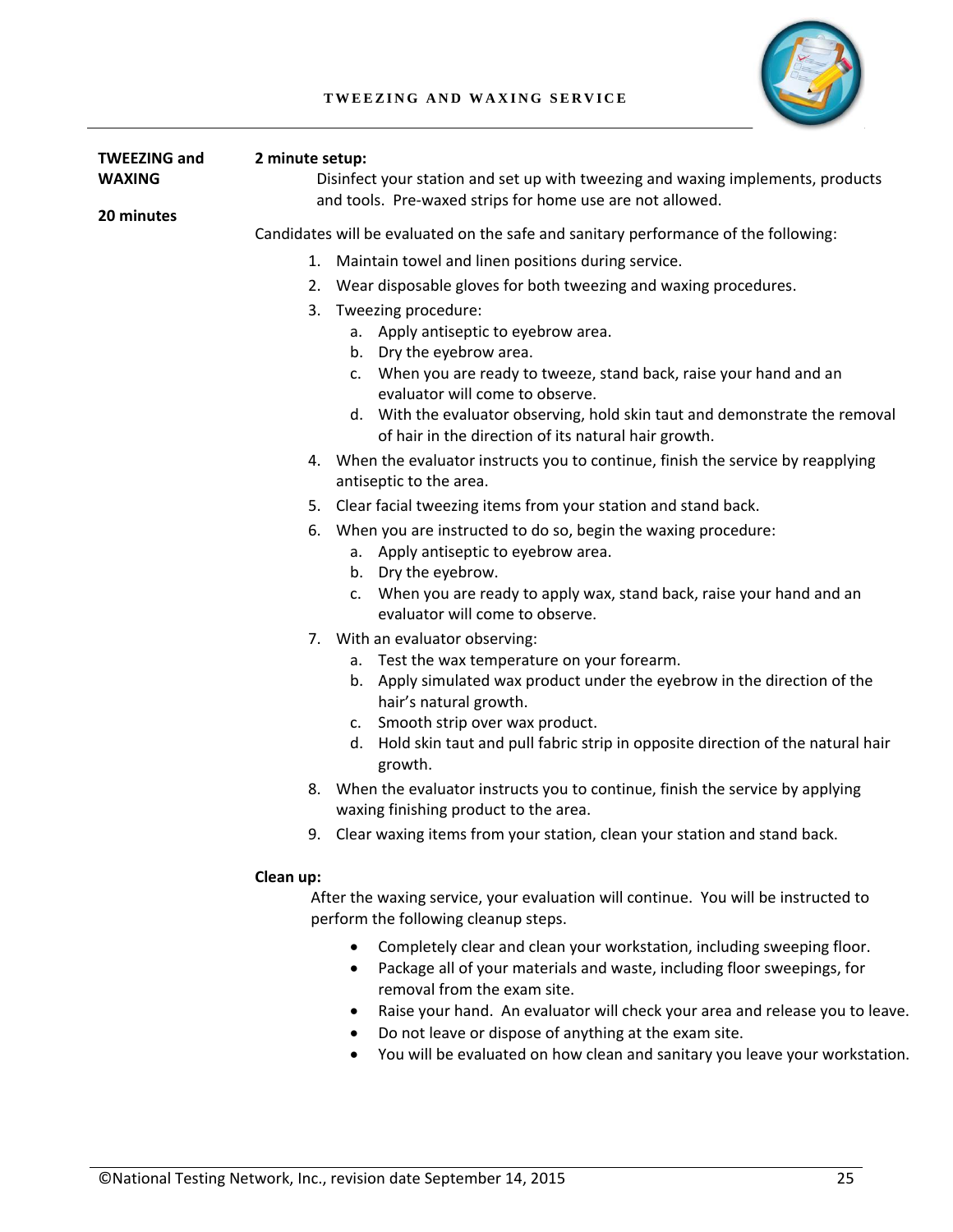

This kit content checklist is a complete list of what is required for your exam. You may bring additional items if they are part of the technique you use and if they provide an effective, professional service that is safe, sanitary and legal. All items must be appropriate and effective for the service, appropriate for the exam facility and not detract from exam administration. National Testing Network does not regulate or endorse any kit company. Regardless of where the kit is from, it is the candidate's responsibility to check the content and assure it is complete.

| Identification                                                  | H             | Two valid forms of government<br>issued identification (one with<br>photo)                     |        |                                                                               |
|-----------------------------------------------------------------|---------------|------------------------------------------------------------------------------------------------|--------|-------------------------------------------------------------------------------|
| <b>Initial Setup Items that</b><br><b>Remain Out for Entire</b> | ΙI            | Paper towels in labeled plastic<br>bags                                                        | П      | At least 1 plastic or plastic lined,<br>freestanding waste receptacles,       |
| Exam                                                            | $\Box$        | Liquid hand sanitizer in sufficient<br>quantity to keep hands sanitary<br>throughout the exam. |        | such as paper grocery or<br>shopping bags lined with plastic<br>garbage bags. |
|                                                                 |               | Workstation disinfectant                                                                       |        | Blood spill kit/first aid                                                     |
| <b>General and Extra</b>                                        | H             | Spatulas                                                                                       | П      | Paper and cloth towels                                                        |
| <b>Items that Should Be</b>                                     |               | Single-use protective gloves                                                                   |        | Facial sponges                                                                |
| <b>Available in Your Kit</b>                                    | П             | Bottle labeled "warm water"                                                                    | $\Box$ | Cloth towels                                                                  |
|                                                                 |               |                                                                                                | ΙI     | Cotton balls or other disposable                                              |
|                                                                 | П             | Dry towels packaged and<br>labeled as "Steamed Towels"                                         |        | cotton product                                                                |
| Mannequin                                                       | П             | Candidates must bring one mannequin head without makeup and without                            |        |                                                                               |
| <b>Requirements</b>                                             |               | beard.                                                                                         |        |                                                                               |
|                                                                 | ΙI            | Clamp or other effective method of stabilizing mannequin.                                      |        |                                                                               |
| <b>Blood Spill Kit Items</b>                                    | П             | <b>Bandages</b>                                                                                |        | Anti-microbial                                                                |
| (in a clear container so<br>they are visible)                   | H             | Plastic bags labeled "Bio-hazard"                                                              |        | Protective gloves                                                             |
| <b>Facial Service Items</b>                                     | $\Box$        | Chest drape (example: towel or<br>cape and neck strip)                                         | П      | Moisturizer                                                                   |
|                                                                 | $\mathcal{L}$ | Spatulas                                                                                       |        | Cleansing cream                                                               |
|                                                                 |               | Squeeze bottles                                                                                |        | Massage cream                                                                 |
|                                                                 | ΙI            | Hair covering/drape (example:<br>headband and cap)                                             | ΙI     | Dry towels packaged and labeled<br>as "Steamed Towels"                        |
|                                                                 |               | Toner or astringent                                                                            |        |                                                                               |